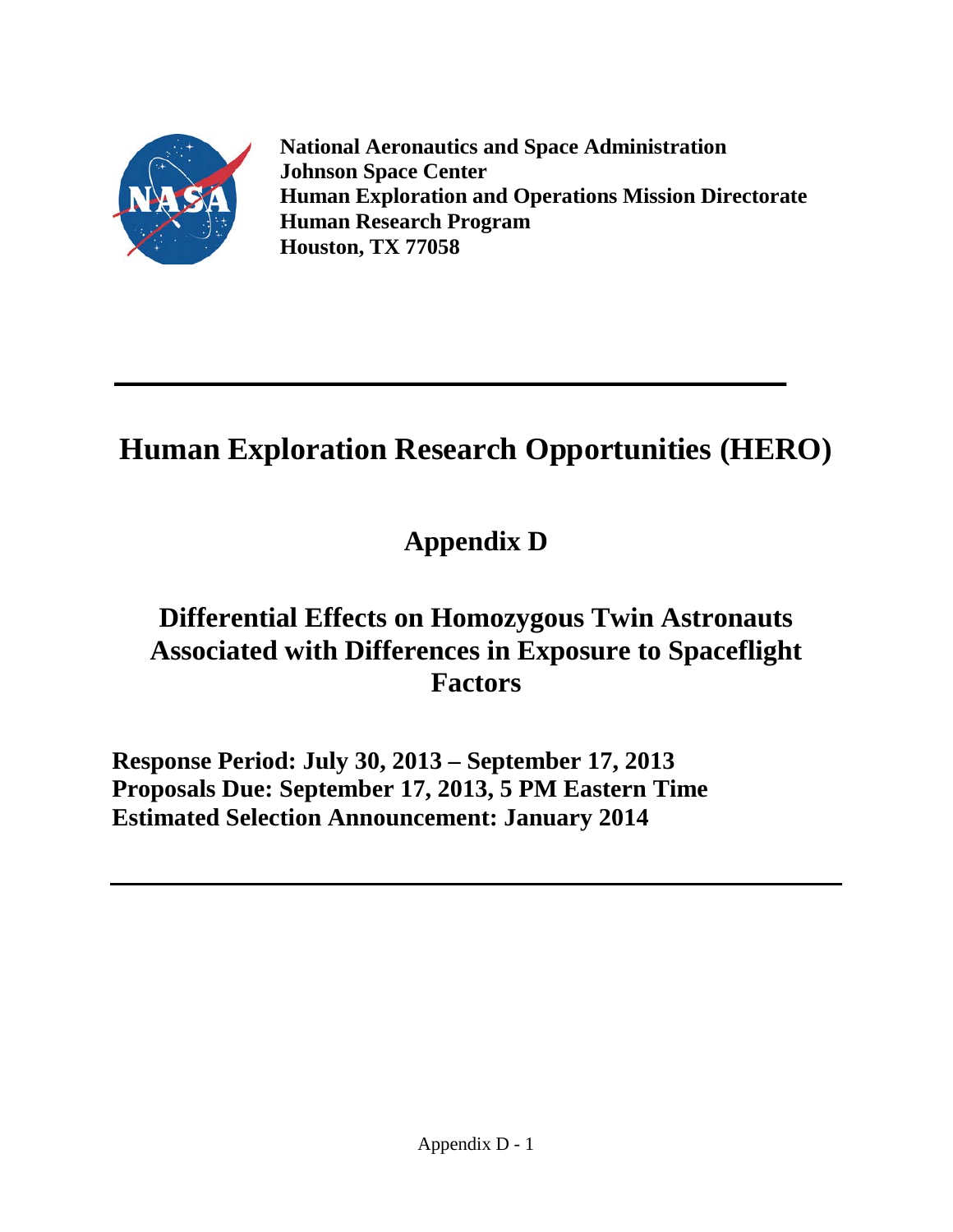Proposals that do not conform to the standards outlined in this solicitation and the solicited research response area appendix of interest will be declared noncompliant and declined without review. You must read and understand this solicitation in its entirety to prepare a competitive proposal. Key requirements are identified here:

- The information in this NRA supersedes and provides additional direction to that found in the Guidebook for Proposers the NASA FAR Supplement Provision. Proposals that do not conform to these standards will be declared noncompliant and declined without review.
- You and your organization must be registered with NSPIRES. Your proposal must be submitted by an authorized representative of your organization. All team members listed on the proposal must be registered with NSPIRES.
- Your specific aims must address the research emphases in this solicitation, and must be clearly outlined in the project description of your proposal.
- Proposals must identify Integrated Research Plan (IRP) risks and gaps addressed by the research.
- The length of the project description of the proposal cannot exceed 5 pages using standard (12 point) type.
- Investigators submitting a proposal in response to this solicitation, and whose most recent submission that included similar specific aims to any NASA or NSBRI sponsored research announcement was not accepted, must address prior review comments (2 pages maximum).
- Investigators resubmitting a proposal in response to this solicitation may only submit a proposal with similar hypothesis(es) and aims a total of three times (original submission plus two resubmissions). Significant changes must be made to the proposal hypothesis(es) and specific aims for consideration after the third attempt or the proposal will be declined without further review.
- If you have received past NASA or NSBRI supported research within the last three years, you must provide specifics (2 pages maximum) to the productivity of your research in a section separate from the project description.
- If using vertebrate animals, your proposal must meet requirements of the Vertebrate Animal Scientific Review section of this solicitation.
- Your proposal must meet requirements of the Compliance Review section of this solicitation.
- NASA HRP has adopted the National Institutes of Health (NIH) policy concerning salary limitations on grants.
- NASA HRP has adopted the NIH policy concerning the sharing of software produced through grants.
- Step-1 and Step-2 selection decision information can be accessed after the selection announcement date listed in this solicitation. After logging in, the PI selects the "Proposals" link, the "Submitted Proposals/NOIs" link, and then clicks on the proposal submitted to the solicitation identified above. The document(s) provided by NASA will be displayed under the heading "PI Information Package" located at the bottom of the "View Proposal" page.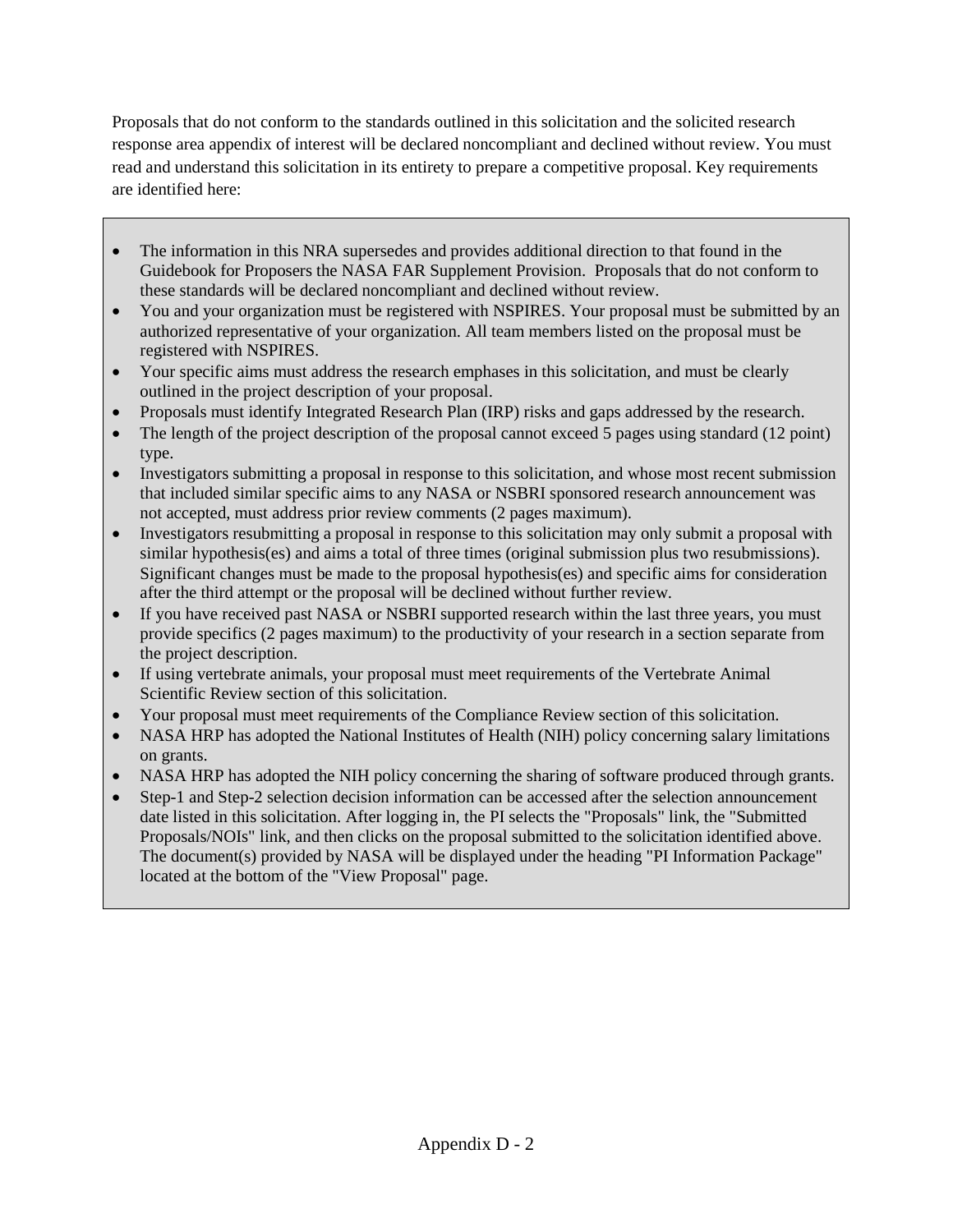# **Appendix D**

# **Differential Effects on Homozygous Twin Astronauts Associated with Differences in Exposure to Spaceflight Factors**

# **A. Funding Opportunity Description**

## **1. Introduction**

There is a singular opportunity to propose limited, short-term investigations examining the differences in genetic, proteomic, metabolomics, and related functions in twin male monozygous astronauts associated with differential exposure to spaceflight conditions. This opportunity has emerged from NASA's decision to fly veteran NASA astronaut Scott Kelly aboard the International Space Station (ISS) for a period of one year commencing in March 2015, while his identical twin brother, retired NASA astronaut Mark Kelly, remains on Earth. Scott Kelly, a veteran of two Space Shuttle flights as well as a six-month ISS mission, will have a cumulative duration of 540 days in low Earth orbit at the conclusion of the one-year flight, while Mark Kelly, a veteran of four Space Shuttle flights, has a cumulative duration of 54 days in low Earth orbit. This opportunity originated at the initiative of the twin astronauts themselves.

To capitalize on this unique opportunity, NASA's Human Research Program (HRP) and the National Space Biomedical Research Institute (NSBRI) are initiating a pilot demonstration project focused on the use of integrated human -omic analyses to better understand the biomolecular responses to the physical, physiological, and environmental stressors associated with spaceflight. As currently conceived, this project will center on established plans for blood sampling on the flying twin at regular intervals before, during and after the one-year ISS mission, and will obtain corresponding samples from the non-flying twin, who will otherwise maintain his normal lifestyle. Limited additional sampling (blood, saliva, buccal cheek swabs, and stool) or tests of psychological or physical performance will also be considered if: 1) they do not interfere with the previously scheduled HRP ISS flight experiments and 2) they require monozygous twins to illuminate one or more aspects of transient or long-term effects of spaceflight on humans.

#### The HRP Program Requirements Document (PRD)

[\(http://www.nasa.gov/pdf/579466main\\_Human\\_Research\\_Program\\_Requirements\\_DocumentRe](http://www.nasa.gov/pdf/579466main_Human_Research_Program_Requirements_DocumentRevF.pdf) [vF.pdf\)](http://www.nasa.gov/pdf/579466main_Human_Research_Program_Requirements_DocumentRevF.pdf) lists the crew health and performance risks that the Program must understand and mitigate. HRP's Integrated Research Plan (IRP) describes the requirements and notional approach to understanding and reducing the human health and performance risks to address the needs of human space exploration and serve HRP customers. The IRP illustrates the HRP's research plan through the timescale of early lunar missions of extended duration. The Human Research Roadmap [\(http://humanresearchroadmap.nasa.gov\)](http://humanresearchroadmap.nasa.gov/) is a web-based version of the IRP that allows users to search HRP risks, gaps, and tasks.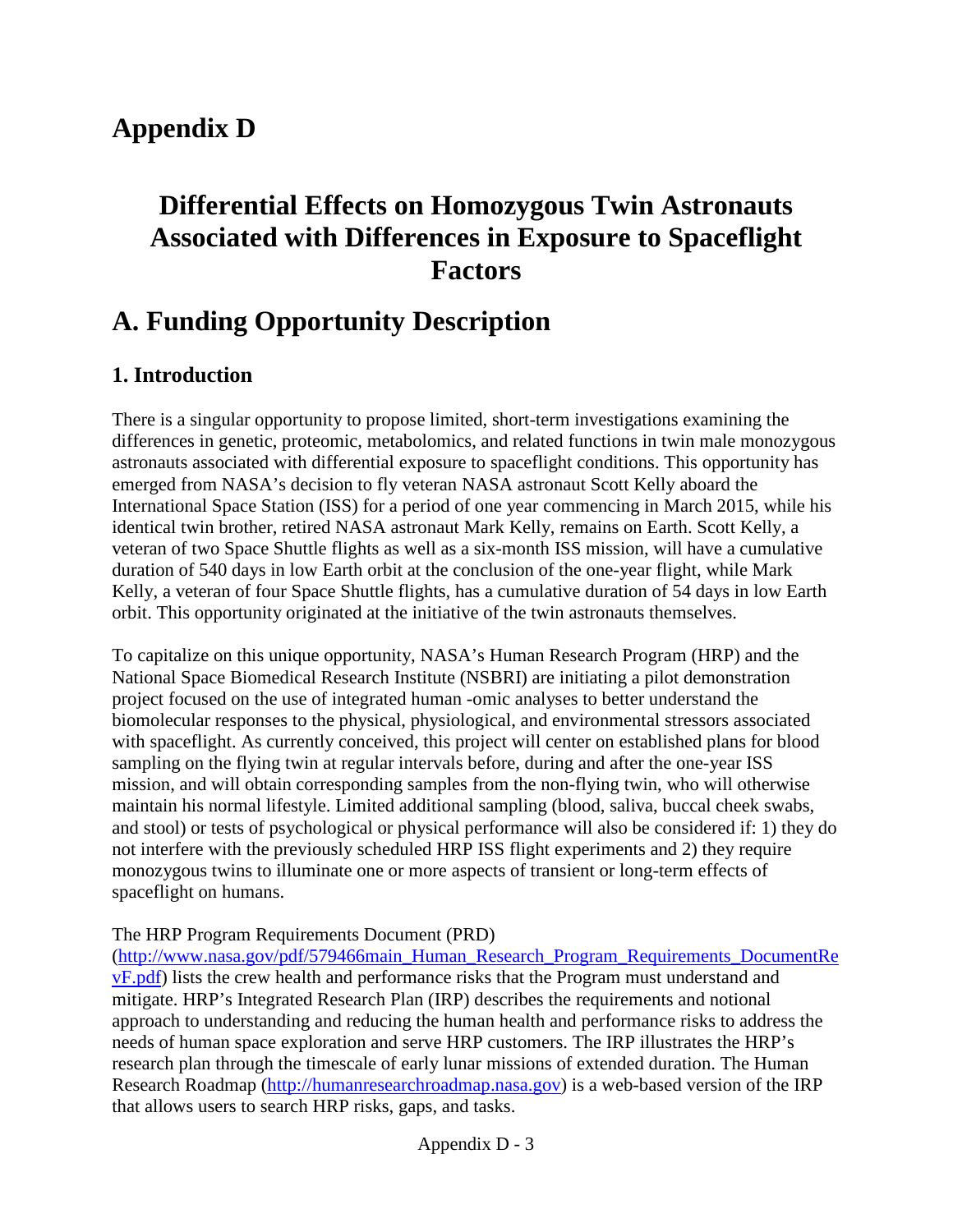It is expected that proposals for investigations on the twin astronauts will contribute to HRP's goals of risk reduction for human space exploration missions as well as identify new avenues for human health investigations in spaceflight.

The purpose of this Human Exploration Research Opportunities (HERO) program element is to solicit proposals for investigations to be teamed to maximize the scientific return within the limitations presented by this opportunity. This will be the only opportunity for such measurements on identical twins for the foreseeable future, and complex interventions will be impossible due to the constraints of spaceflight. However, positive results from this pilot demonstration project may lead to future opportunities to involve genetic, proteomic, metabolomic and related –omic analyses of larger populations of non-related astronauts.

#### **Proposals must be responsive to the research emphases outlined below in order to be reviewed as significant to the goals of this document. The proposed research approach must adhere to all constraints and guidelines outlined in this document.**

# **2. Research Emphases**

This HERO program element welcomes submission of research proposals that will implement integrated –omics studies, employing a plurality of the following methodologies:

- 1. Genomic studies to investigate the effects of the space environment (in particular space radiation) on the DNA (i.e., the exome, genome or specific targeted genes or loci) of Scott Kelly (compared to Mark Kelly) over the period of the one-year mission. In particular there is strong interest in investigating the possible occurrence of genetic mosaicism due to possible radiation induced spontaneous somatic mutations.
- 2. Transcriptomic studies to investigate the effects of "G transitions" (i.e., weightlessness and return to terrestrial gravity), immediately before and after the launch and landing phases of the spaceflight - on RNA constructs (i.e., both messenger RNA and non-coding RNA) of Scott Kelly (compared to Mark Kelly) during the period of the one-year ISS mission.
- 3. Epigenomic alterations (viz. longtitudinal temporal monitoring of methylated cytosine bases, CpG islands, or histone modifications) to probe the transient effects of the space environment (in particular radiation, weightlessness, stress, and a confined environment, etc.) on the dynamic epigenomes of Scott Kelly (compared to Mark Kelly) during the period of the one-year ISS mission.
- 4. Plasma, saliva or urine based proteomic profiling using either mass spectrometric based proteomics or multiplexed immunoassays to investigate the effects of "G-transitions", space radiation, stress and confinement on Scott Kelly (relative to Mark Kelly) immediately before and after launch and landing, as well as periodically during the period of the one-year ISS mission. These proteomic studies should perform surveillance on both protein expression levels, as well as the occurrence of informative post-translational modifications (e.g., phosphorylation, ubiquitination, glycosylation, etc.).
- 5. Metabolomic sampling to investigate changes in the concentrations of metabolites and other small molecules within the blood, saliva, urine or stool samples of Scott Kelly (compared to Mark Kelly) that may be perturbed a result of the astronaut diet, stress, weightlessness and unique responses to the spaceflight environment.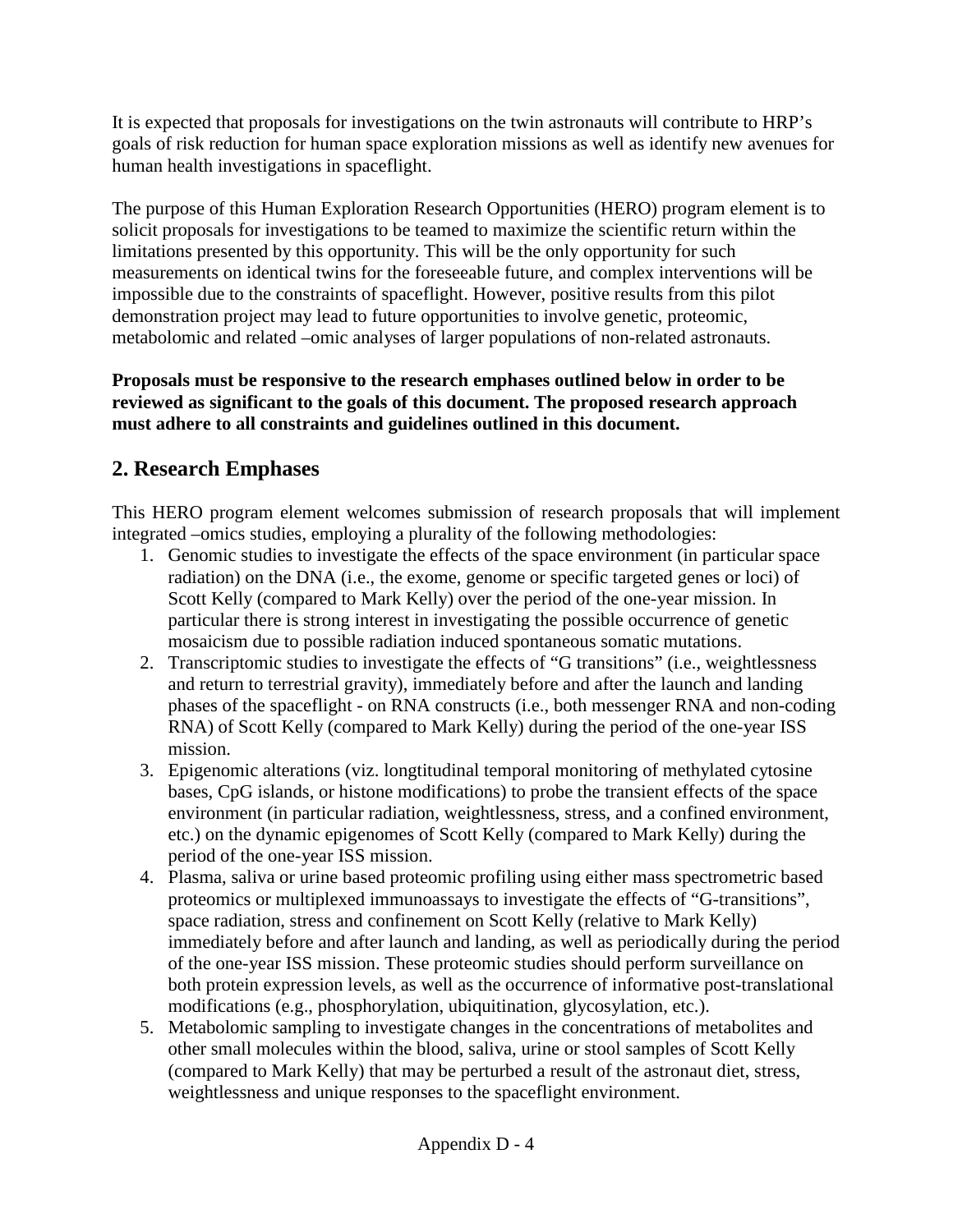- 6. Metagenomic sequencing to investigate changes in the microbiome or bacteriome residing within the gastrointestinal tract of Scott Kelly (relative to Mark Kelly) as a result of dietary differences and responses to the spaceflight environment such as elevated levels of radiation and stress.
- 7. Physiologically based experiments to study and catalog the effects of the space environment over an extended one-year period of time on key organs and systems such the heart, blood vessels, lungs, muscles, bones, senses, brain, balance organs, eyes etc. Where-ever possible, physiological experiments and observations should be synchronized with relevant bio-specimen sampling, to enable analyzed –omics data to be directly compared to physiological measurements.
- 8. Psychosocial and neurobehavioral experiments to investigative and characterize any differences between Scott and Mark Kelly in cognition, decision making ability, alertness levels, stress, and overall emotional well-being, as a result of the spaceflight environment, i.e. confinement, weightlessness, stress, and space radiation. Where-ever possible, psychosocial and neurobehavioral experiments and observations should be synchronized with relevant bio-specimen sampling, to enable analyzed –omics data to be directly compared to psychosocial and neurobehavioral measurements.

A plurality of time correlated –omic readouts will generate a systems biology view of the biomolecular perturbations experienced by Scott Kelly (in space) relative to his twin brother, Mark Kelly (on Earth). Merit will therefore be given to investigations that propose well designed, multiple, connected experimental types, drawn from the above list of -omics modalities. Consortia of –omics scientists are particularly encouraged to submit proposals in response to this solicitation.

Investigators should also carefully specify which physiological and psychological meta-data (e.g. blood pressure, pulse rate, body temperature, alertness levels as measured by Psychomotor Vigilance Test or PVT, mood, the occurrence of any illnesses or injuries, etc.), should be concomitantly collected along with the –omics data, so that genotype can be precisely mapped to phenotype.

In addition, it is important that over the time course of experiments, the space radiation field(s) on board and external to the International Space Station – as well as in Mark Kelly's home in Tucson, AZ – be as completely characterized as possible, particularly in regards to lineal energy, particle fluence, particle species, particle energy and other microdosimetry parameters.

Proposers should consider that the –omics proposals will be secondary to the primary set of joint US-Russian investigations planned for one-year flight of the American astronaut (Scott Kelly) and the Russian cosmonaut (Mikhail Kornienko). In addition, the –omics investigations should leverage the primary investigations as much as permissible, and should require the minimum of new or dedicated interventions, such as bio-sampling requirements. The primary investigations are still in final selection by NASA and the Russian Space Agency, but may include some or all of the following activities:

- Before, during, and after the one-year ISS mission
	- o Periodic blood and saliva sampling for surveillance of biochemical parameters including immune function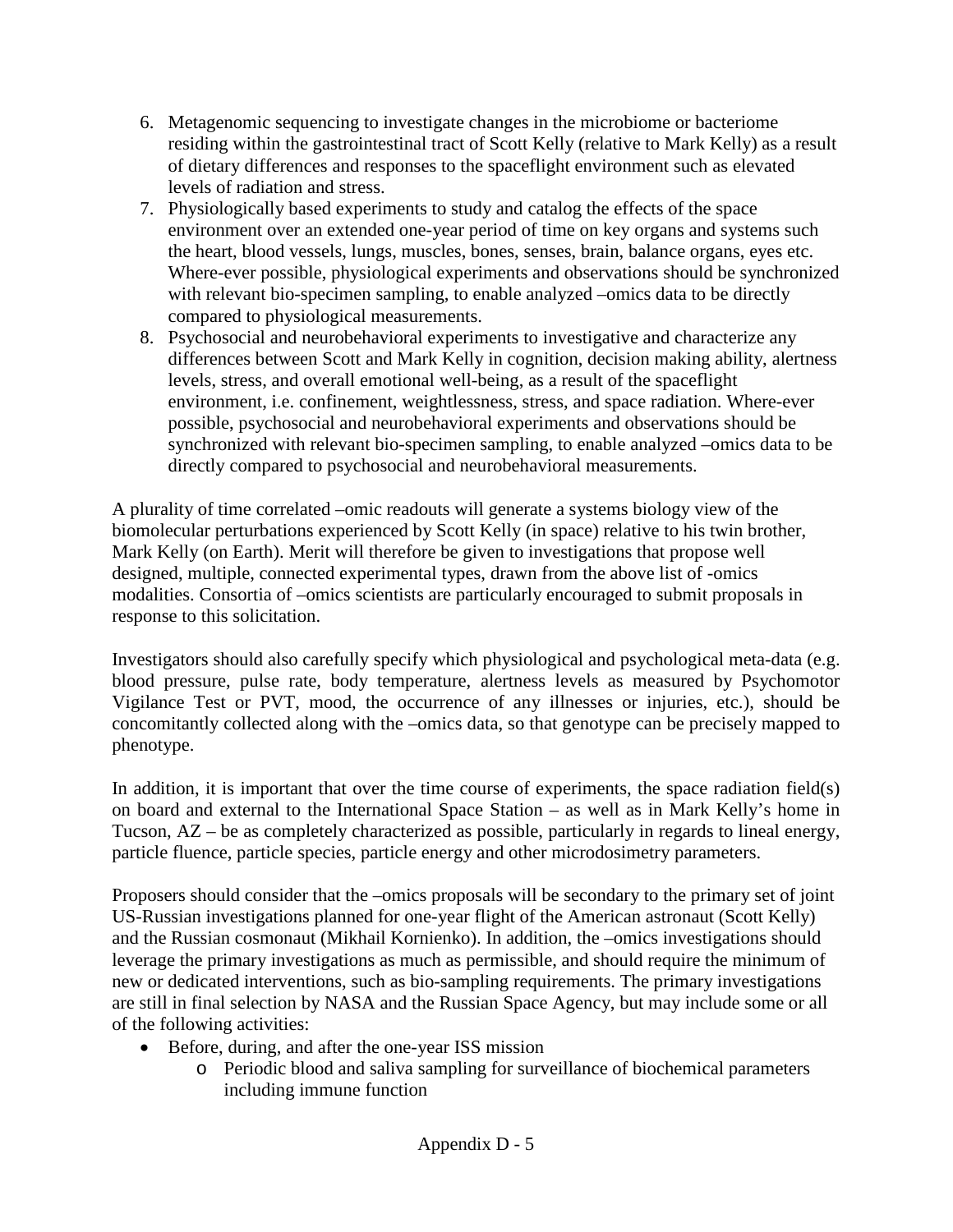- o Periodic sleep-wake monitoring and Actigraphy
- o Journaling
- o Periodic psychomotor vigilance testing
- o Periodic assessment of cardiovascular function and fluid volume redistribution with and without acute regional blood volume sequestration
- o Periodic assessment of ocular function and cerebrovascular status
- o Periodic assessment of aerobic exercise capacity
- Before and after the one-year ISS mission, but not during
	- o Assessment of regional bone architecture and cerebral functioning by noninvasive imaging
	- o Integrated sensorimotor and cardiovascular function during gross movements

#### **Please note that a maximum of \$50,000 per year for three years per award is available for this solicitation.**

Principal Investigators (PIs) at institutions in countries outside the U.S. are free to propose to this solicitation on a no-exchange-of-funds basis.

# **3. Education and Public Outreach**

Research projects funded by NASA present an opportunity for NASA to enhance and broaden public knowledge, understanding of and appreciation for biological and biomedical research, and the value of this research in space environments. Individuals participating in NASA research projects have a responsibility to foster the development of a scientifically informed public. Therefore, all participants in this NRA are strongly encouraged to promote general scientific literacy and public understanding of biological and biomedical sciences, space environments, and the HRP research projects through formal and informal education opportunities.

# **4. NASA Safety Policy**

Safety is NASA's highest priority. Safety is the freedom from those conditions that can cause death, injury, occupational illness, damage to or loss of equipment or property, or damage to the environment. NASA's safety priority is to protect: 1) the public, 2) astronauts and pilots, 3) the NASA workforce (including employees working under NASA instruments), and 4) high-value equipment and property. All research conducted under NASA auspices shall conform to this philosophy.

# **5. Availability of Funds for Award**

Funds are not currently available for awards under this NRA. The Government's obligation to make award(s) is contingent upon the availability of the appropriated funds from which payment can be made and the receipt of proposals that are determined acceptable for NASA award under this NRA.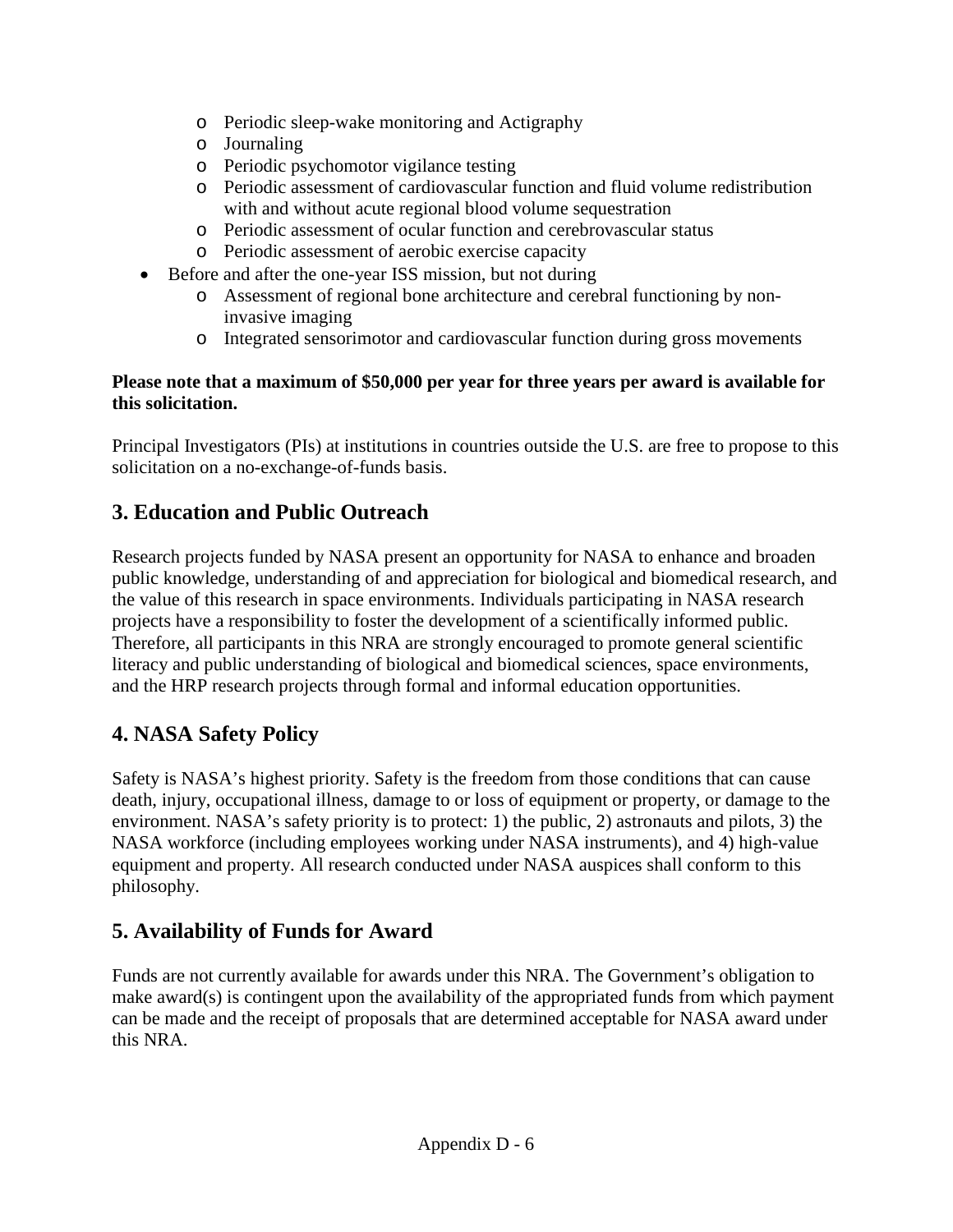## **6. Additional Funding Restrictions**

The construction of facilities is not an allowed activity unless specifically stated so in the program description. For further information on the allowability of costs, refer to the cost principles cited in the *NASA Federal Acquisition Regulations (FAR) Supplement Provision* and the *Guidebook for Proposers*. Travel, including foreign travel, is allowed as may be necessary for the meaningful completion of the proposed investigation, as well as for publicizing its results at an appropriate professional meeting.

This solicitation will result in grant awards only. Profit to commercial organizations under grants is not allowed.

Regardless of whether functioning as a team lead or as a team member, personnel from NASA Centers must propose budgets based on Full Cost Accounting (FCA). Non-NASA U.S. Government organizations should propose based on FCA unless no such standards are in effect; in that case such proposers should follow the Managerial Cost Accounting Standards for the Federal Government as recommended by the Federal Accounting Standards Advisory Board. For further information, see [http://www.hq.nasa.gov/fullcost/.](http://www.hq.nasa.gov/fullcost/)

## **7. Salary Limitation**

For this NRA, HRP will limit the amount of direct salary for an investigator on a grant to Executive Level II of the Federal Executive Pay scale. The Executive Level II salary is \$179,700 per year. HRP grant awards for proposals that request direct salaries of individuals in excess of the applicable rate per year will be adjusted in accordance with the \$179,700 cap.

NASA grant awards for proposals that request salaries of individuals in excess of the applicable RATE per year will be adjusted in accordance with the legislative salary limitation and will include a notification such as the following: None of the funds in this award shall be used to pay the salary of an individual at a rate in excess of the applicable salary cap.

An individual's base salary, per se, is NOT constrained by the legislative provision for a limitation of salary. The rate limitation simply limits the amount that may be awarded and charged to NASA grants. An institution may pay an individual's salary amount in excess of the salary cap with non-federal funds.

The salary limitation does NOT apply to payments made to consultants under a NASA grant although, as with all costs, those payments must meet the test of reasonableness and be consistent with institutional policy.

The salary limitation provision DOES apply to subawards or subcontracts for substantive work under a NASA grant.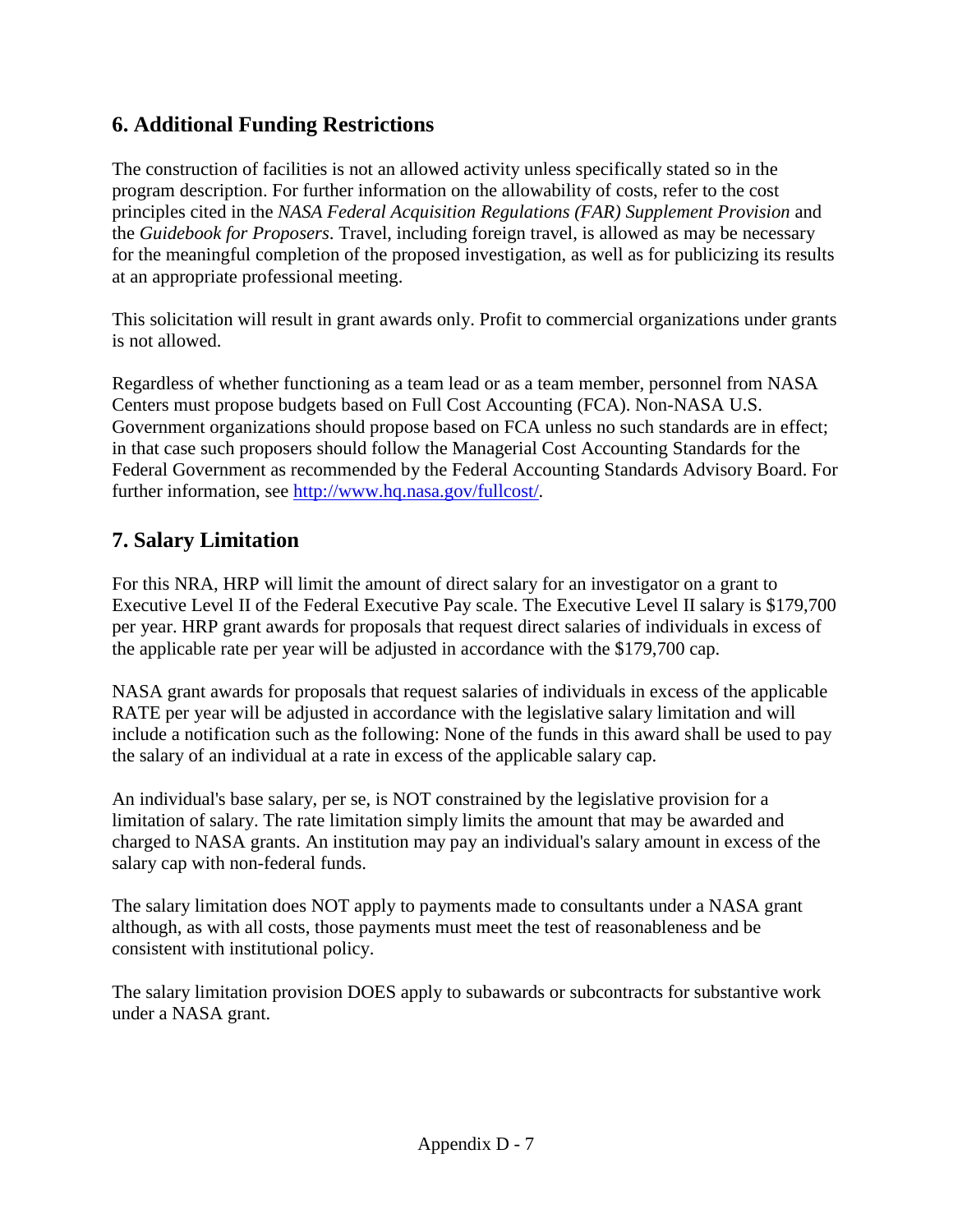Example:

Individual's institutional base salary for a FULL-TIME calendar year appointment: \$200,000

Research effort requested in proposal: 6 months (50%)

If a grant is to be funded, the amount included for the above individual will be \$89,850 instead of \$100,000 due to the salary limitation.

For further information, please see NIH Notice NOT-OD-12-035 [\(http://grants.nih.gov/grants/guide/notice-files/NOT-OD-12-035.html\)](http://grants.nih.gov/grants/guide/notice-files/NOT-OD-12-035.html).

# **B. Award Information**

The selected proposal is expected to be funded as a research grant in one-year increments for activities typically lasting three years; however, activities lasting two years will be considered if justified by the proposer's research plan. The mechanism for funding each successful proposal will be a single grant, with funding allocations to participating investigators based on the submitted budget, available funds and project review. The funding duration will depend on proposal requirements, review panel recommendations, and continuing progress of the activity. Proposals will be evaluated as described in Section E. Proposals to continue or supplement existing grants, if selected, will result in a new grant.

Depending on available funding and the results of the scientific merit peer review, up to ten investigations may be selected by NASA. Unless otherwise stated, it is anticipated that NASA awards will average \$40,000 per year (total cost) and **cannot exceed \$50,000** per year. NASA does not provide separate funding for direct and indirect costs; thus, the amount of the award requested is the total of all costs submitted in the proposed budget. It is estimated that the initial selections will be announced by December 2014 and the grant will be awarded in a reasonable timeframe thereafter.

# **C. Eligibility Information**

# **1. Eligibility of Applicants**

All categories of United States (U.S.) institutions are eligible to submit proposals in response to this NRA. Principal Investigators may collaborate with universities, Federal Government laboratories, the private sector, and state and local government laboratories. In all such arrangements, the applying entity is expected to be responsible for administering the project according to the management approach presented in the proposal.

The applying entity must have in place a documented base of ongoing high quality research in science and technology, or in those areas of science and engineering clearly relevant to the specific programmatic objectives and research emphases indicated in this NRA. Present or prior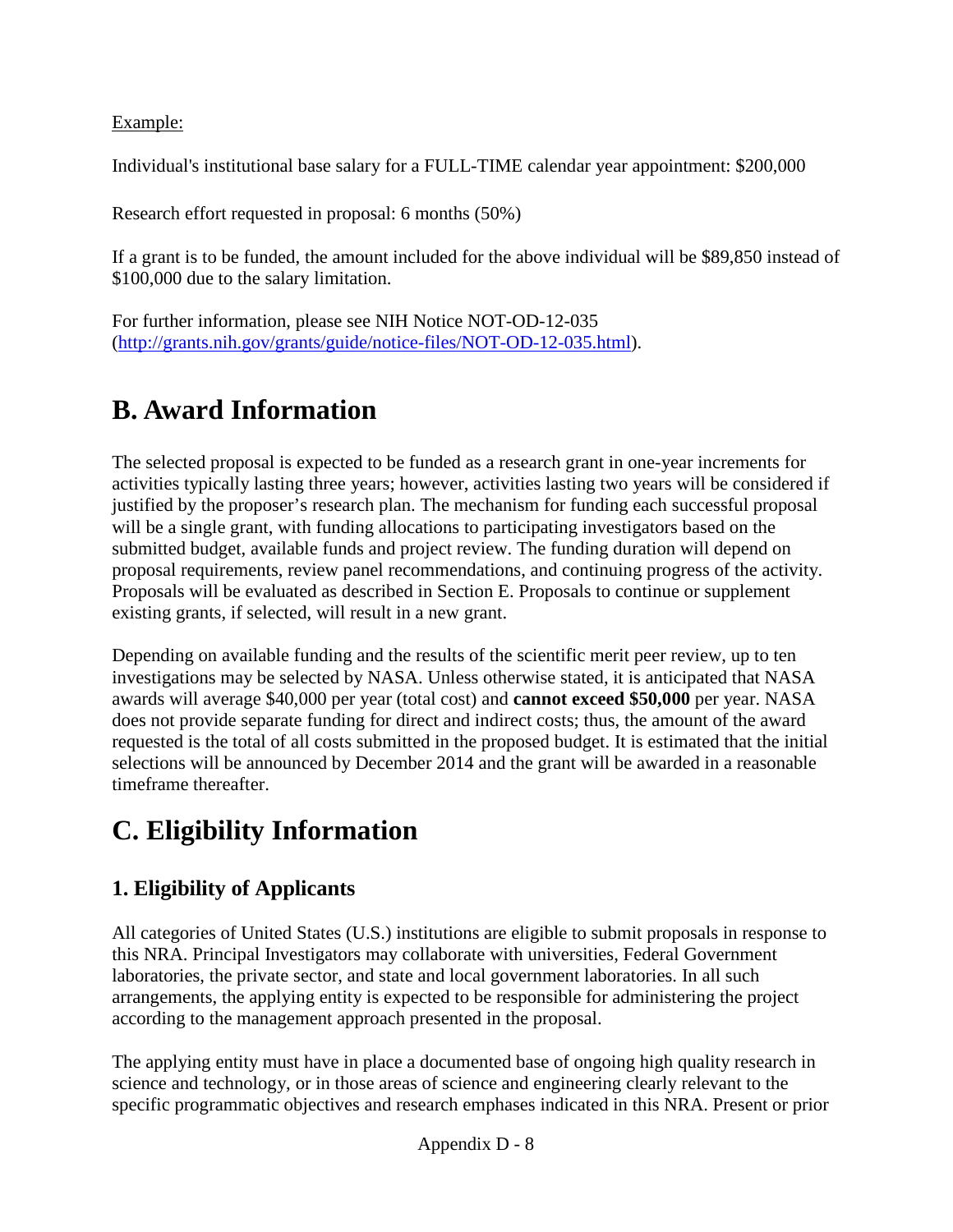NASA support of research or training in any institution or for any investigator is not a prerequisite to submission of a proposal.

# **2. Guidelines for International Participation**

# **a. Guidelines for International Team Members on U.S. Proposals**

The HRP welcomes international team members on U.S. proposals. International collaborations that demonstrate clear scientific benefits or cost savings are particularly encouraged.

Services and direct purchases provided by international team members are allowable as subcontracts on U.S. proposals. Additional information on international participation can be referenced at: [http://www.hq.nasa.gov/office/procurement/regs/1835.htm#35\\_016-70.](http://www.hq.nasa.gov/office/procurement/regs/1835.htm#35_016-70)

# **b. Guidelines for International Proposals**

NASA welcomes proposals from outside the U.S. However, foreign entities are generally not eligible for funding from NASA. Therefore, unless otherwise noted in the NRA, proposals from foreign entities should not include a cost plan unless the proposal involves collaboration with a U.S. institution, in which case a cost plan for only the participation of the U.S. entity must be included. Proposals from foreign entities and proposals from U.S. entities that include foreign participation must be endorsed by the respective government agency or sponsoring institution in the country from which the foreign entity is proposing. Such endorsement should indicate that the proposal merits careful consideration by NASA, and if the proposal is selected, sufficient funds will be made available to undertake the activity as proposed.

All foreign proposals must be typewritten in English and comply with all other submission requirements stated in the NRA. All foreign proposals will undergo the same evaluation and selection process as those originating in the U.S. All proposals must be received before the established closing date. Those received after the closing date will be treated in accordance with NASA FAR Supplement Provision 1852.235-72, paragraph (g). Sponsoring foreign government agencies or funding institutions may, in exceptional situations, forward a proposal without endorsement if endorsement is not possible before the announced closing date. In such cases, the NASA sponsoring office should be advised when a decision on endorsement can be expected.

Successful and unsuccessful foreign entities will be contacted directly by the NASA sponsoring office. Copies of these letters will be sent to the foreign sponsor. Should a foreign proposal or a U.S. proposal with foreign participation be selected, NASA's Office of External Relations will arrange with the foreign sponsor for the proposed participation on a no-exchange-of-funds basis, in which NASA and the non-U.S. sponsoring agency or funding institution will each bear the cost of discharging their respective responsibilities.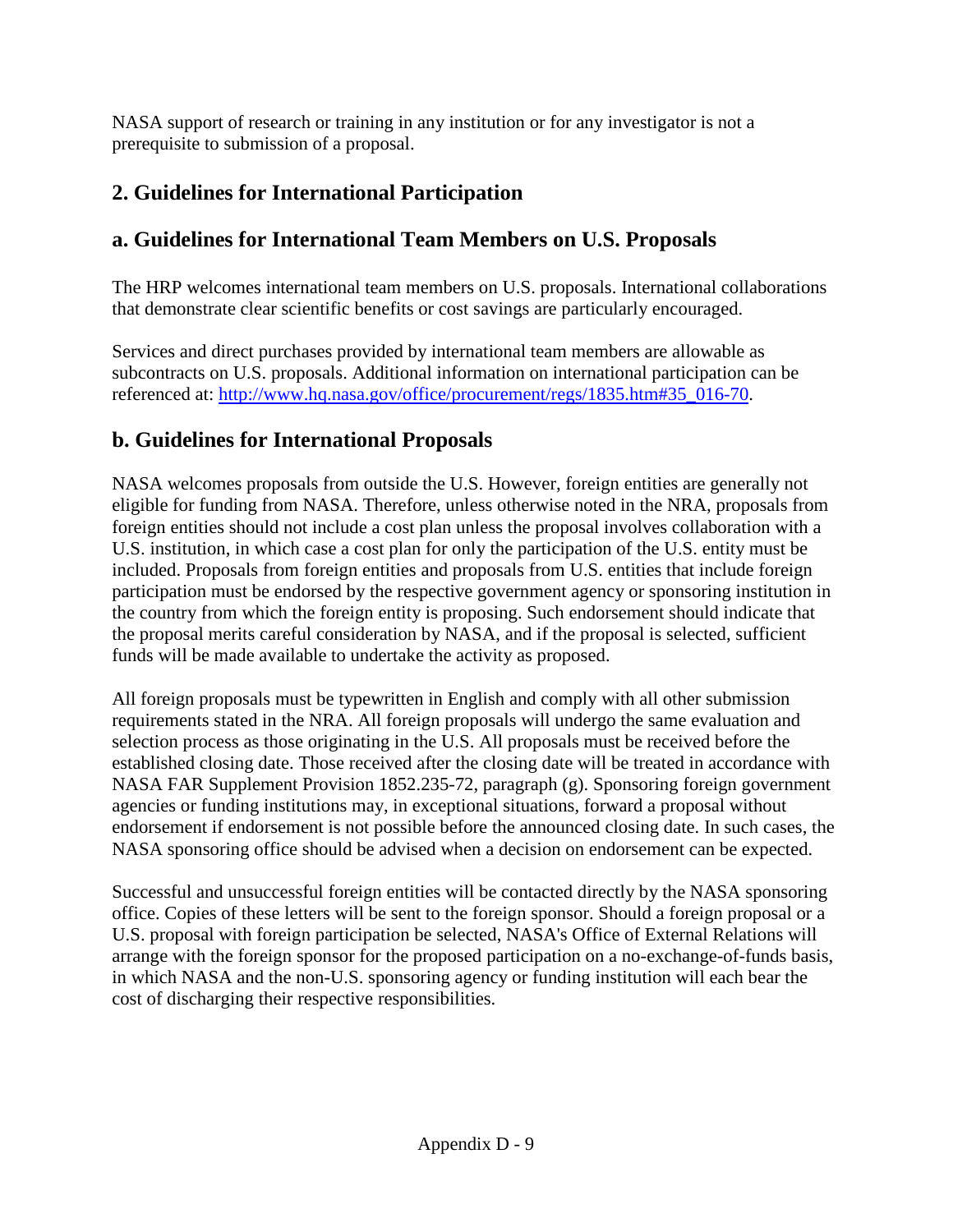Depending on the nature and extent of the proposed cooperation, these arrangements may entail:

- (i) An exchange of letters between NASA and the foreign sponsor; or
- (ii) A formal Agency-to-Agency Memorandum of Understanding (MOU).

NASA's policy is to conduct research with non-U.S. organizations on a cooperative, no exchange-of-funds basis. Although Co-Investigators or collaborators employed by non-U.S. organizations may be identified as part of a proposal submitted by a U.S. organization, NASA funding through this NRA may not be used to support research efforts by non-U.S. organizations at any level; however, the direct purchase of supplies and/or services that do not constitute research from non-U.S. sources by U.S. award recipients is permitted. See NASA FAR Supplement Part 1835.016-70 for additional information on international participation, which can be referenced at: [http://www.hq.nasa.gov/office/procurement/regs/1835.htm#35\\_016-70.](http://www.hq.nasa.gov/office/procurement/regs/1835.htm#35_016-70)

Also see NASA Policy Directive 1360.2B Initiation and Development of International Cooperation in Space and Aeronautics Programs, which is located at: [http://nodis3.gsfc.nasa.gov/displayDir.cfm?Internal\\_ID=N\\_PD\\_1360\\_002B\\_&page\\_name=main](http://nodis3.gsfc.nasa.gov/displayDir.cfm?Internal_ID=N_PD_1360_002B_&page_name=main)

# **c. Assurance of Compliance – China Funding Restriction**

All proposals submitted to this NRA must comply with the following: Assurance of Compliance with The Department of Defense and Full-Year Appropriation Act, Public Law 112-10 Section 1340(a); The Consolidated and Further Continuing Appropriation Act of 2012, Public Law 112- 55, Section 539; and future-year appropriations herein after referred to as "the Acts", whereas:

- a) NASA is restricted from using funds appropriated in the Acts to enter into or fund any grant or cooperative agreement of any kind to participate, collaborate, or coordinate bilaterally with China or any Chinese-owned company, at the prime recipient level and at all subrecipient levels, whether the bilateral involvement is funded or performed under a no-exchange of funds arrangement.
- b) Definition: "China or Chinese-owned Company" means the People's Republic of China, any company owned by the People's Republic of China, or any company incorporated under the laws of the People's Republic of China.
- c) The restrictions in the Acts do not apply to commercial items of supply needed to perform a grant or cooperative agreement.
- d) By submission of its proposal, the proposer represents that the proposer is not China or a Chinese-owned company, and that the proposer will not participate, collaborate, or coordinate bilaterally with China or any Chinese-owned company, at the prime recipient level or at any subrecipient level, whether the bilateral involvement is funded or performed under a no-exchange of funds arrangement.

# **d. Export Control Guidelines Applicable to Proposals Including Foreign Participation**

Proposals including foreign participation must include a section discussing compliance with U.S. export laws and regulations, e.g., 22 CFR Parts 120-130 and 15 CFR Parts 730-774, as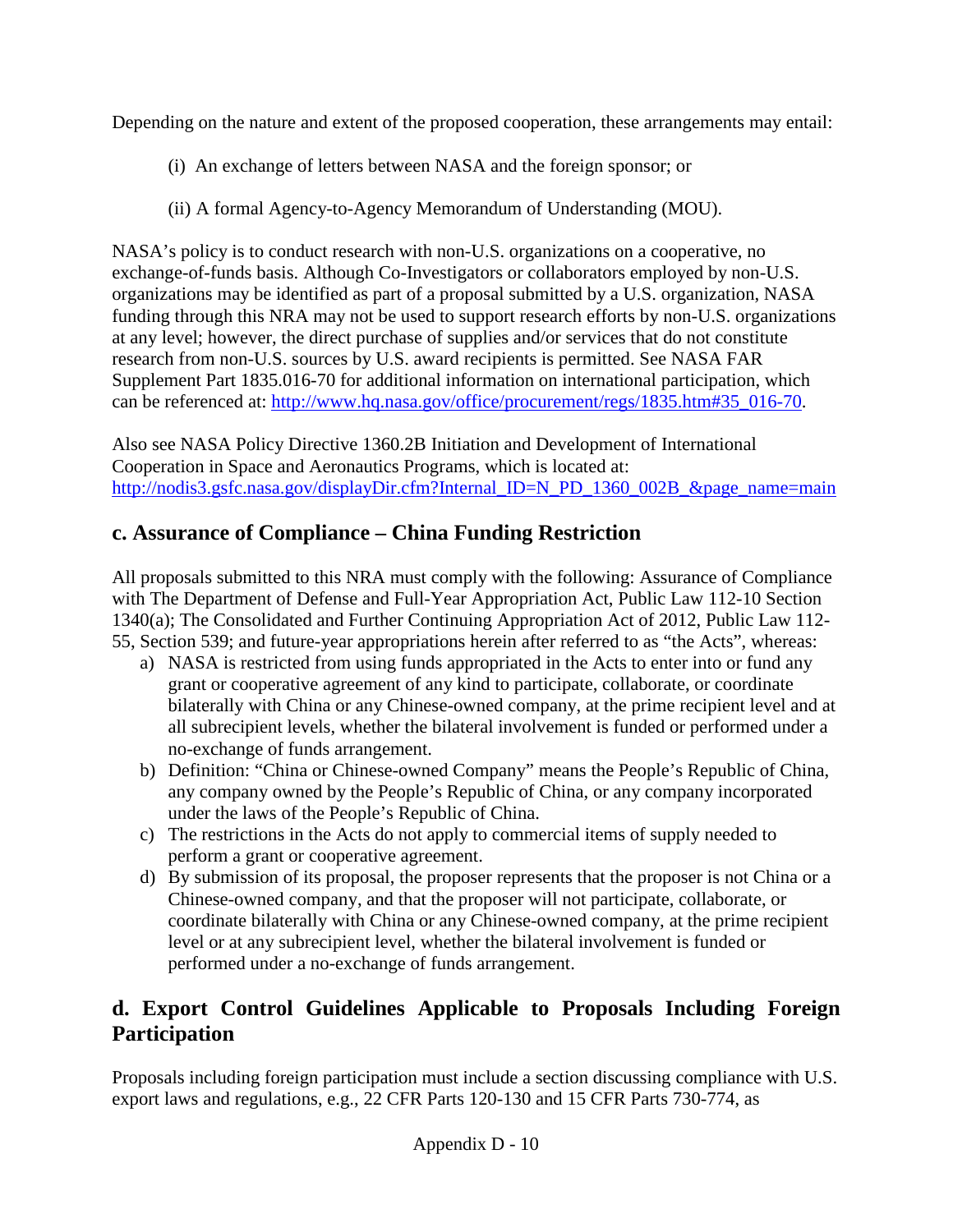applicable to the circumstances surrounding the particular foreign participation. The discussion must describe in detail the proposed foreign participation and is to include, but not be limited to, whether or not the foreign participation may require the prospective investigator to obtain the prior approval of the Department of State or the Department of Commerce via a technical assistance agreement or an export license, or whether a license exemption/exception may apply. If prior approvals via licenses are necessary, discuss whether the license has been applied for or, if not, the projected timing of the application and any implications for the schedule. Information regarding U.S. export regulations is available at: [http://www.bis.doc.gov/.](http://www.bis.doc.gov/)

## **3. Cost Sharing or Matching**

If an institution of higher education, hospital, or other non-profit organization wants to receive a grant from NASA, cost sharing is not required. However, NASA can accept cost sharing if it is voluntarily offered. If a commercial organization wants to receive a grant, cost sharing is required unless the commercial organization can demonstrate that they are unlikely to receive substantial compensating benefits for performance of the work. If no substantial compensating benefits are likely to be received, then cost sharing is not required but can be accepted. Acceptable forms of cost sharing are located

at: [http://www.hq.nasa.gov/office/procurement/regs/1816.doc#OLE\\_LINK3.](http://www.hq.nasa.gov/office/procurement/regs/1816.doc#OLE_LINK3)

# **4. Data Accessibility**

All research data resulting from NASA HRP funded studies must be submitted to NASA. These data are then archived in the NASA Life Sciences Data Archive (LSDA) [\(http://lsda.jsc.nasa.gov/\)](http://lsda.jsc.nasa.gov/) for the benefit of the greater research and operational spaceflight community. Archival data products may include but are not limited to low-level (raw) data, highlevel (processed) data, and data products such as calibration data, documentation, related software, and other tools or parameters that are necessary to interpret the data. Once a grant is awarded, the PI and the supporting NASA HRP Element Scientist shall work with LSDA to outline specific archiving requirements in an LSDA Data Submission Agreement. These requirements shall include which data are to be included, the format of the data, and the timeframe in which the data is expected to be submitted for archiving. Per the NASA Grant and Cooperative Agreement Handbook

[\(http://nodis3.gsfc.nasa.gov/displayDir.cfm?t=NPR&c=5800&s=1E\)](http://nodis3.gsfc.nasa.gov/displayDir.cfm?t=NPR&c=5800&s=1E), the Government has the right to use and disclose all data generated from this grant:

*"As a Federal Agency, NASA requires prompt public disclosure of the results of its sponsored research and, therefore, expects significant findings from supported research to be promptly submitted for peer reviewed publication with authorship(s) that accurately reflects the contributions of those involved. Likewise, as a general policy and unless otherwise specified, NASA no longer recognizes a "proprietary" period for exclusive use of any new scientific data that may be acquired through the execution of the award; instead, all data collected through any of its funded programs are to be placed in the public domain at the earliest possible time following their validation and calibration."*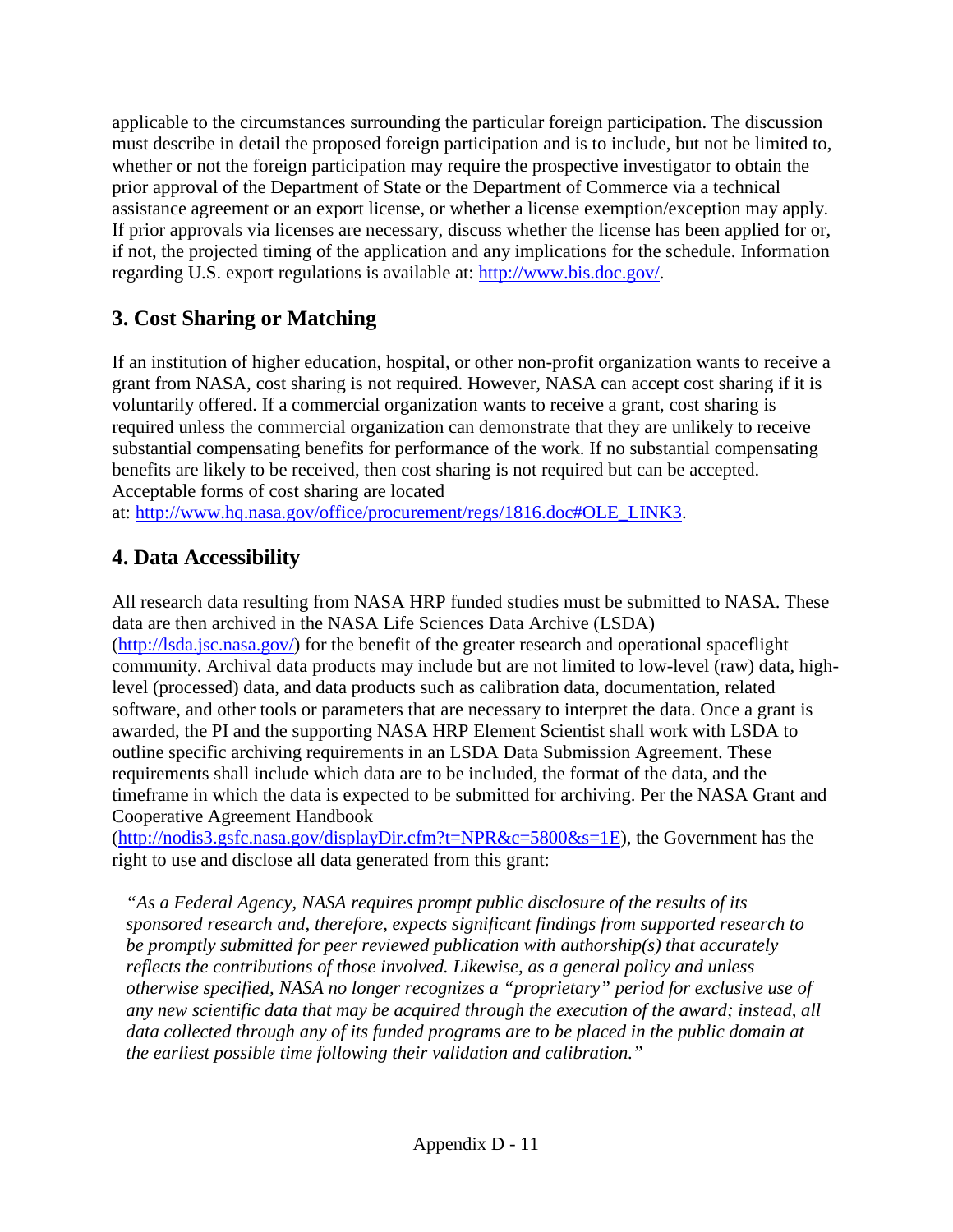The NASA HRP recognizes the importance of the right of first publication in demonstrating and maintaining the scientific credentials of its funded investigators. In general, the NASA HRP intends to continue its discretionary policy of allowing the funded principal investigator(s) a period of one (1) year after final data collection from subjects or acquisition of final specimen in spaceflight or ground-based investigations, before making the data available to other investigators through release from the LSDA. The details and any exceptions or special circumstances of this policy will be documented in each investigation's Data Submission Agreement. However, the NASA HRP Chief Scientist has the prerogative, at any time, to include all extant results, whether published or unpublished, in HRP's internal analyses as needed for decisions pertaining to astronaut safety, health and performance and programmatic scope and direction. These analyses will not be published within the one-year period described above unless required by law or NASA policy.

# **5. Software Sharing Policy**

The HRP has adopted the National Institute of Health's (NIH) policy concerning the sharing of software produced through NASA grants. A software dissemination plan, with appropriate timelines, is expected in the application only if software development is a part of the application. There is no prescribed single use license for software produced through grants responding to this announcement. In accordance with federal law, NASA will protect the privacy and ownership rights of software developers. However, NASA HRP does have goals for software dissemination, and reviewers will be instructed to evaluate the dissemination plan relative to these goals:

- 1. The software should be freely available to biomedical researchers and educators in the non-profit sector, such as institutions of education, research institutions, and government laboratories.
- 2. The terms of software availability should permit the dissemination and commercialization of enhanced or customized versions of the software, or incorporation of the software or pieces of it into other software packages.
- 3. To preserve utility to the community, the software should be transferable such that another individual or team can continue development in the event that the original investigators are unwilling or unable to do so.
- 4. The terms of software availability should include the ability of researchers to modify the source code and to share modifications with other colleagues. An applicant should take responsibility for creating the original and subsequent "official" versions of a piece of software.
- 5. To further enhance the potential impact of their software, applicants are expected to propose a plan to manage and disseminate the improvements or customizations of their tools and resources by others. This proposal may include a plan to incorporate the enhancements into the "official" core software, may involve the creation of an infrastructure for plug-ins, or may describe some other solution.

The plan for software sharing will be evaluated during peer review together with any other resource sharing plans.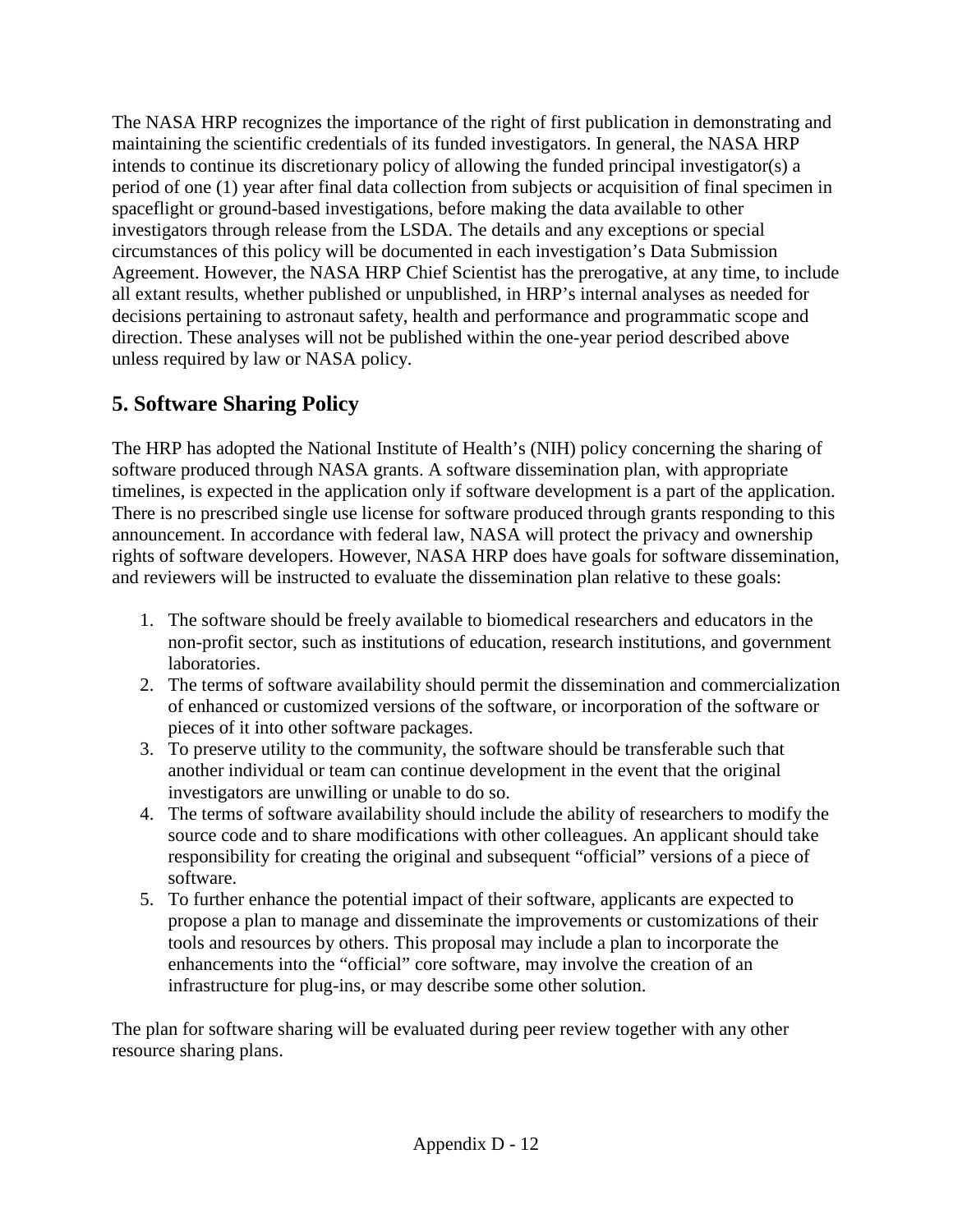The adequacy of the software sharing plans will be considered by NASA when making recommendations about funding applications as appropriate. In making such considerations, prior to funding, NASA may negotiate modifications of software sharing plans with the PI. Any software dissemination plans represent a commitment by the institution (and its subcontractors as applicable) to support and abide by the plan.

# **D. Proposal and Submission Information**

# **1. Source of Application Materials**

All information needed to submit an electronic proposal in response to this announcement is contained in this NRA and in the companion document entitled "Guidebook for Proposers Responding to a NASA Research Announcement (NRA)" (hereafter referred to as the *Guidebook for Proposers*) that is located at:

[http://www.hq.nasa.gov/office/procurement/nraguidebook/.](http://www.hq.nasa.gov/office/procurement/nraguidebook/)

Additionally, applicants shall prepare proposals in accordance with the "Instructions for Responding to NASA Research Announcements," NASA Federal Acquisition Regulations (FAR) Supplement (NFS), Part 1852.235-72 (November 2004), hereafter referred to as the *NASA FAR Supplement Provision,* that is located at: [http://www.hq.nasa.gov/office/procurement/regs/5228-41.htm#52\\_235-72.](http://www.hq.nasa.gov/office/procurement/regs/5228-41.htm#52_235-72)

The information in this NRA **supersedes** and provides additional direction to that found in the *Guidebook for Proposers* and provides additional direction consistent with the *NASA FAR Supplement Provision*. Proposals that do not conform to the standards outlined in this solicitation will be declared noncompliant and will be handled in accordance with the *NASA FAR Supplement Provision*.

Proposal submission questions received will be answered and published in a Frequently Asked Questions (FAQ) document. This FAQ will be posted on the NSPIRES solicitation download site alongside this NRA, and will be updated periodically between submission release and the proposal due date. Any supplemental information will also be posted alongside this NRA.

# **2. Content and Form of Proposal Submission**

#### **a. Registration in NASA Proposal Data System**

This NRA requires that the proposer register key data concerning their intended submission with the NASA Solicitation and Proposal Integrated Review and Evaluation System (NSPIRES) located at [http://nspires.nasaprs.com.](http://nspires.nasaprs.com/) **Potential applicants are urged to access this site well in advance of the proposal due date(s) of interest to familiarize themselves with its structure and enter the requested identifier information. It is especially important to note that every individual named on the proposal's** *Cover Page* **(see further below) must be registered in NSPIRES and that such individuals must perform this registration themselves. Team members will be asked to confirm their organization affiliation when added to a proposal.** No one may register a second party, even the Principal Investigator (PI) of a proposal in which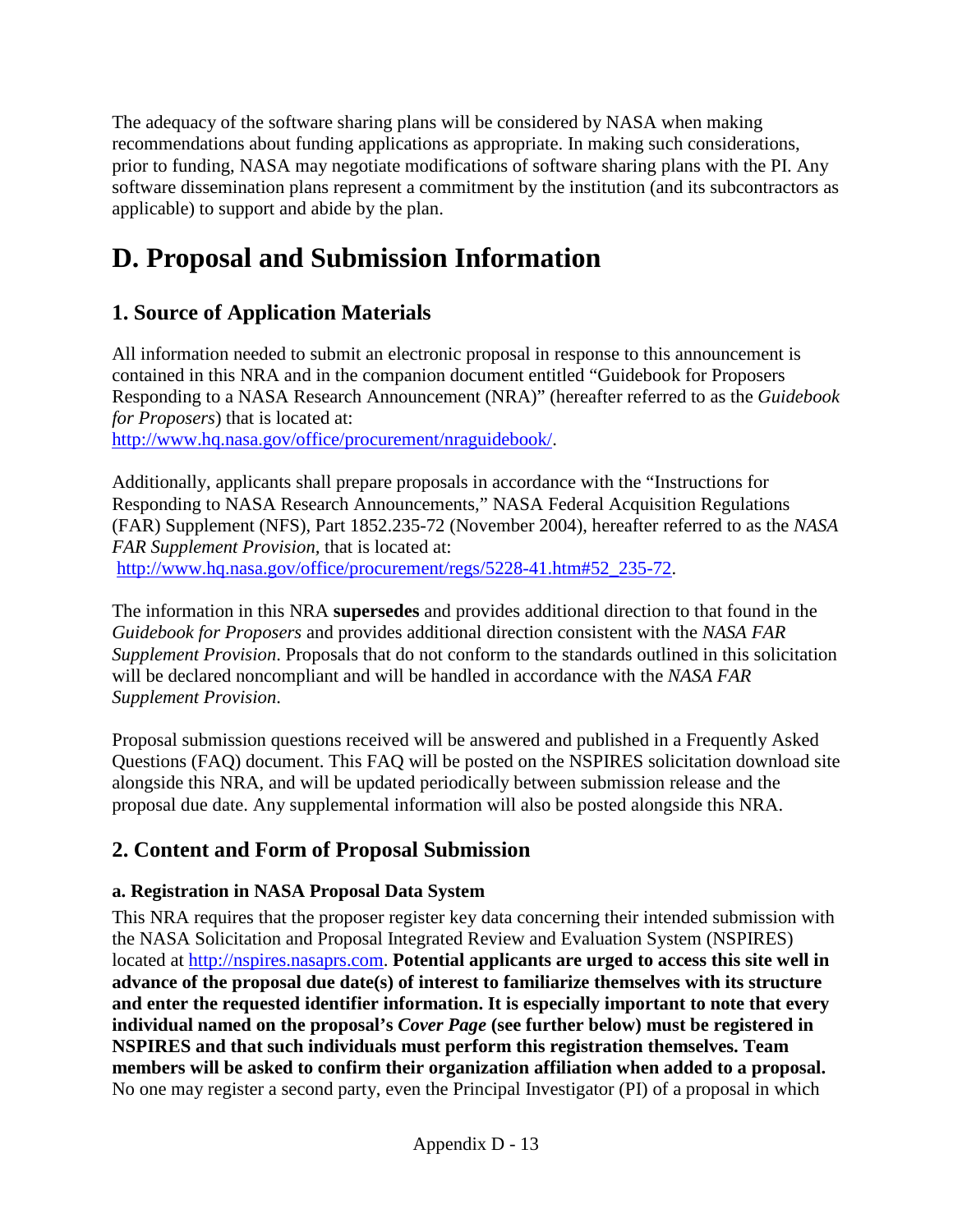that person is committed to participate. This data site is secure and all information entered is strictly for NASA's use only.

Every organization that intends to submit a proposal to NASA in response to this NRA, including educational institutions, industry, nonprofit institutions, NASA Centers, the Jet Propulsion Laboratory, and other U.S. Government agencies, **must be registered in NSPIRES**, regardless of the electronic system used to submit proposals. Such registration must be performed by an organization's electronic business point-of-contact (EBPOC) in the Central Contractor Registry (CCR).

#### **b. Electronic Submission**

**Proposals must be submitted electronically. Proposals must be submitted electronically by one of the officials at the PI's organization who is authorized to make such a submission**. All team members must be registered in NSPIRES and confirm their organizational affiliation when added to a proposal before the PI organization official can submit. It is strongly recommended that the PI work closely with his/her team members and organization official to ensure the proposal is submitted by the due date and time listed in this solicitation. **Proposals submitted after the listed due date and time will be will be declared noncompliant and will be handled in accordance with the NASA FAR Supplement Provision.**

Proposers can use either NSPIRES [\(http://nspires.nasaprs.com\)](http://nspires.nasaprs.com/) or Grants.gov [\(http://www.grants.gov/](http://www.grants.gov/) )for proposal submission. All proposers, team members, and agency officials must be registered before proposal submission with NSPIRES regardless of the electronic system used to submit proposals.

NSPIRES accepts fully electronic proposals through a combination of data-based information (e.g., the electronic *Cover Page* and its associated forms) and uploaded PDF file(s) that contain the body of the proposal. The website will provide a list of all elements that make up an electronic proposal, and the system will conduct an element check to identify any item(s) that is(are) apparently missing or incomplete. Proposers are particularly encouraged to begin their submission process early.

Requests for assistance in accessing and/or using this Website may be directed by E-mail to [nspires-help@nasaprs.com](mailto:nspires-help@nasaprs.com) or by telephone at 202-479-9376 Monday through Friday, 8:00 AM – 5:00 PM Eastern Time. Frequently Asked Questions (FAQs) may be accessed through the Proposal Online Help site at [http://nspires.nasaprs.com/external/help.do.](http://nspires.nasaprs.com/external/help.do) Tutorials of NSPIRES are available at: [http://nspires.nasaprs.com/tutorials/index.html.](http://nspires.nasaprs.com/tutorials/index.html)

# **3. Proposal Process**

Proposals solicited through this NRA will use a one-step proposal process. The following information **supersedes** that provided in the *Guidebook for Proposers* and provides additional direction consistent with the *NASA FAR Supplement Provision*.

The NSPIRES system will guide proposers through submission of all required proposal information. **Failure to include any of the key components may result in return of your proposal without review**.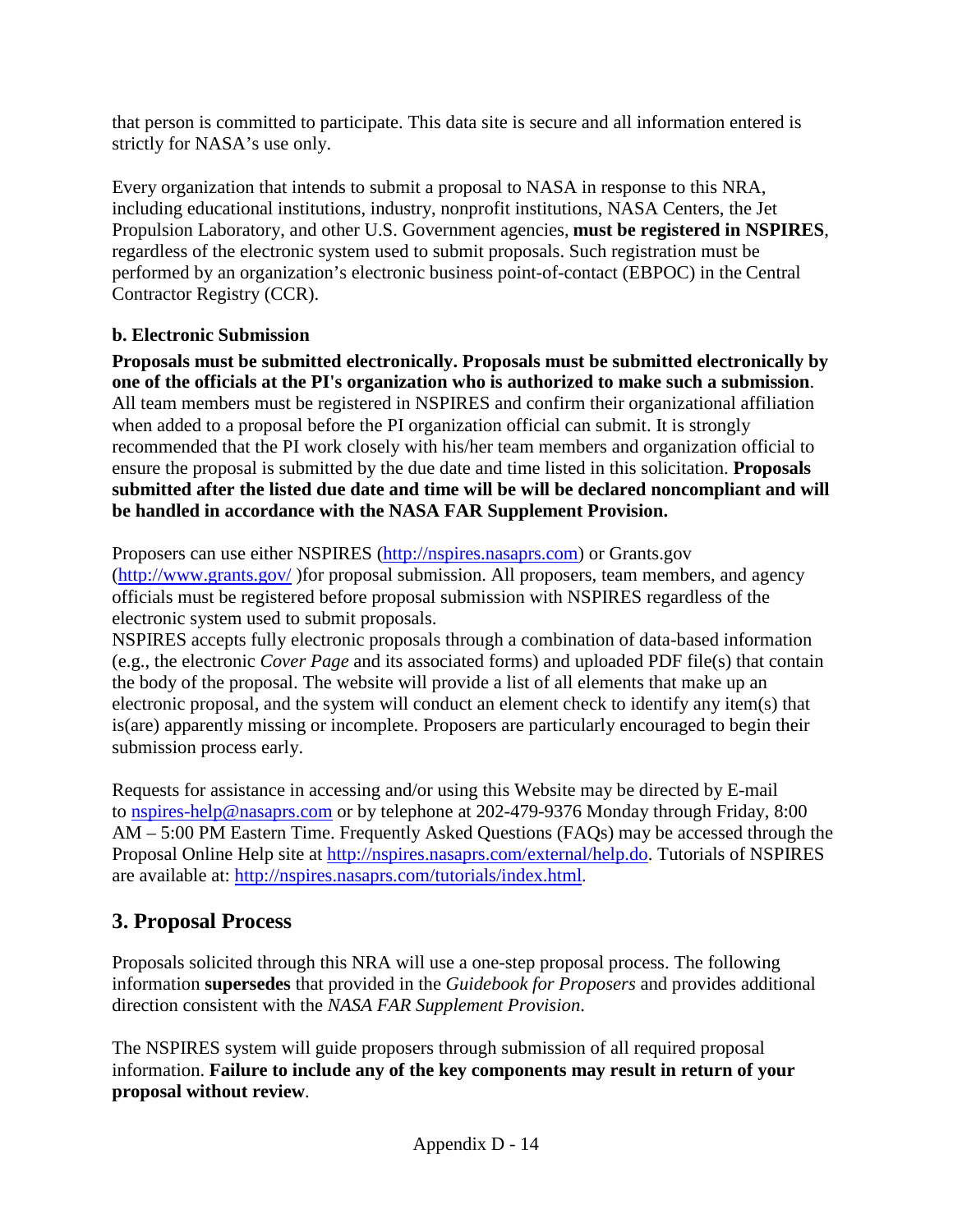To initiate a proposal:

- Log in using your NSPIRES user name and password.
- Click on Proposals/NOIs under the NSPIRES Options.
- Click on the Create Proposal button in the upper right hand corner of the screen.
- Select "Solicitation" to prepare a new proposal.
- Click the button for "Differential Effects on Homozygous Twin Astronauts Associated with Differences in Exposure to Spaceflight Factors" (NNJ13ZSA002N-TWINS).
- Follow the step-by-step instructions provided in NSPIRES to complete your proposal.

Proposals submitted in response to this opportunity are limited to a synopsis of the intended research, not to exceed five 8½ by 11 inch pages including references, using a standard 12-point font and one-inch margins. This synopsis will be provided as a PDF proposal document upload, and must not be password protected or locked in any way. Required elements of the five-page proposal include: 1) the specific aims; 2) an outline of the plan to accomplish the specific aims; and 3) a brief budget summary. A single cover page containing the proposal title, investigator team names, roles (i.e., PI, co-I, consultant, etc.) and affiliations as well as a brief abstract (not to exceed 200 words) should also be attached (but will not be included in the 5 page limit).

Proposals are prepared by the PI or a designated representative of the PI. **Proposals are submitted by an official of the PI's organization after the PI has released the prepared proposal to the institution official.** It is strongly recommended that the PI work closely with his/her organization official to ensure the proposal is submitted by the due date and time listed in this solicitation. Proposals will not be accepted after the listed due dates except for as provided in the *NASA FAR Supplement Provision*.

Instructions for submitting proposals to NASA via Grants.gov may be found on the Grants.gov portal at: [http://www.grants.gov/.](http://www.grants.gov/)

Proposals shall be electronically submitted by the due date and time listed in Section G. Electronic submission of proposals will be open during the period listed in Section G.

There is a recommended 10 MB size limit for proposals (Section 2.3(c) of the NASA Guidebook for Proposers). Large file sizes can impact the performance of the NSPIRES system. Most electronically submitted proposals will be less than 2 MB in size.

NSPIRES accepts electronic proposals through a combination of data-based information (e.g., the electronic Cover Page) and the uploaded PDF file that contains the proposal as outlined above. The NSPIRES proposal submission process ensures that a minimum set of required proposal cover page fields are completed. Provision of the proposal summary and business data elements of the cover page will be necessary in order for the Authorized Organizational Representative (AOR) to submit the proposal to NASA. If either of these two proposal elements is incomplete, the "View Proposal/ Check Elements" function of NSPIRES will display red "error" flags and messages to alert the user to the information that is required but missing, and the "Submit Proposal" button will not be available. Although the PI will be able to release the proposal to the AOR, the proposal cannot be submitted by the AOR to NASA until these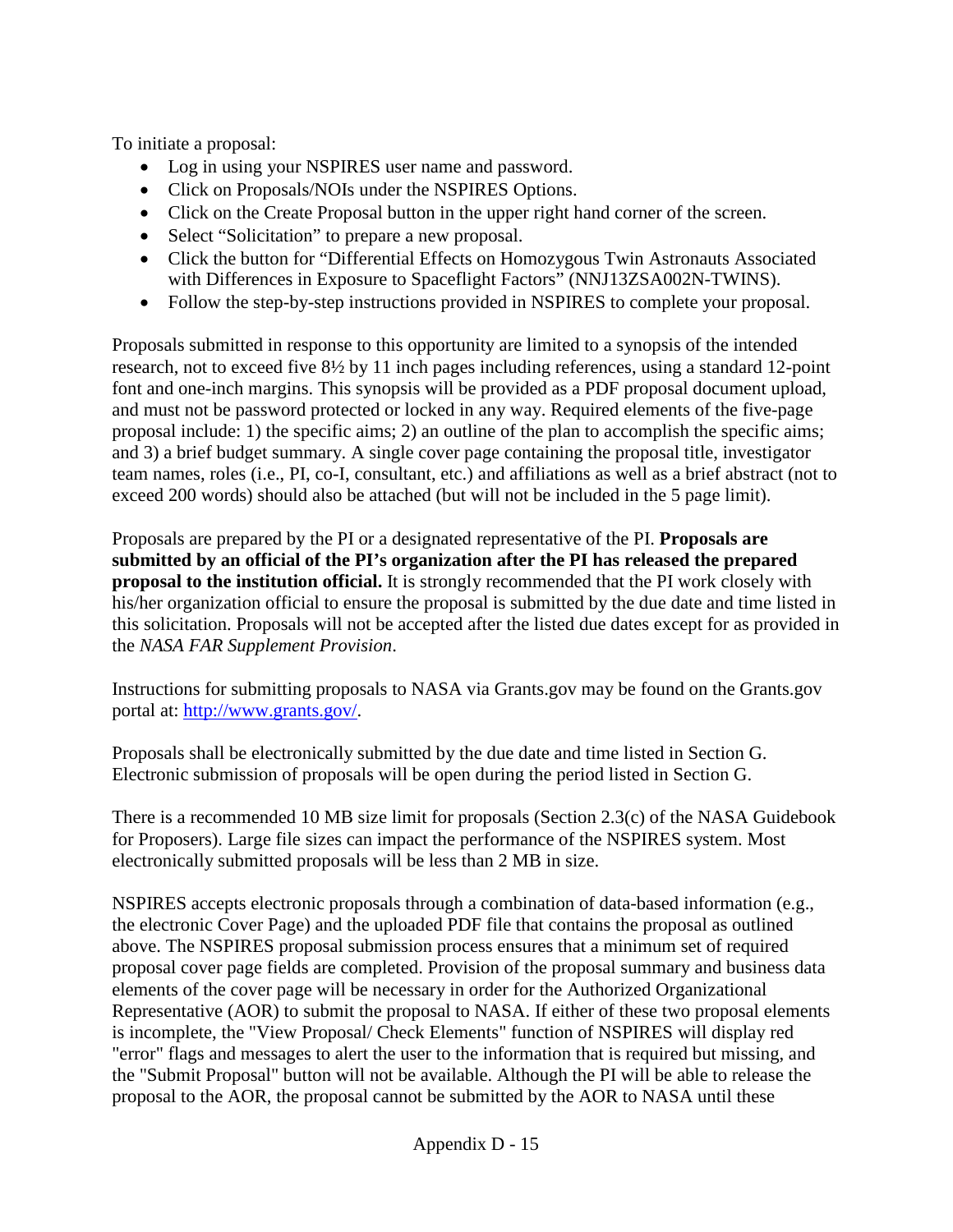required fields are complete. Any additional information that is missing will be identified by yellow "warning" flags. Proposers are reminded to check the solicitation instructions to ensure compliance with all instructions, as adherence to these two element validation checks alone is insufficient to guarantee a compliant proposal. Additionally, in those cases where instruction in the NRA contradicts an NSPIRES warning, the NSPIRES yellow "warning" may be ignored. Proposers should follow the NRA instructions closely to help ensure submission of a compliant proposal.

The NSPIRES system is limited in the character sets that can be used in filling out on-line forms. Please refer to the on-line tutorials when using special characters. Alternatively, spell out special characters where possible (such as micro rather than the Greek symbol). Applicants are encouraged to preview their proposal prior to releasing the proposal to their designated Organization by clicking the "Generate" button at the bottom of the View Proposal Screen in NSPIRES. The "Generate" feature allows applicants to preview their entire proposal in a single PDF file prior to submittal, but it is not a required step in the submission process. Please contact the NSPIRES Help Desk for assistance with this feature (e-mail [nspires-help@nasaprs.com](mailto:nspires-help@nasaprs.com) or by Telephone at 202-479-9376).

#### **The following supersedes the information provided in the** *Guidebook for Proposers* **and is required in addition to the** *NASA FAR Supplement Provision:*

#### **a) Human Research Program Human Research Roadmap**

The investigator must examine and understand the research emphases outlined in this NRA and the risks identified in the HRP Human Research Roadmap (HRR) [\(http://humanresearchroadmap.nasa.gov\)](http://humanresearchroadmap.nasa.gov/). Proposers must include a description as part of their proposal of how their research aims map to the identified IRP risks, gaps and deliverables. This description is limited to two pages and does not count towards the 20-page limit of the project description.

#### **b) Special Matters**

For proposals employing human subjects and, or animals, assurance of compliance with human subjects and/or animal care and use provisions is required. In addition, the application must include a statement from the applicant institution certifying that the proposed work will meet all Federal and local human subject requirements and animal care and use requirements.

Policies for the protection of human subjects in NASA sponsored research projects are described in the NASA Policy Directive (NPD) 7100.8E "*Protection of Human Research Subjects*" [\(http://nodis3.gsfc.nasa.gov/displayDir.cfm?t=NPD&c=7100&s=8E\)](http://nodis3.gsfc.nasa.gov/displayDir.cfm?t=NPD&c=7100&s=8E).

Animal use and care requirements are described in Title 14 of the Code of Federal Regulations (CFR) 1232 [\(http://www.ecfr.gov/cgi-bin/text](http://www.ecfr.gov/cgi-bin/text-idx?c=ecfr&SID=bfa206b4f69a18a5f49213e623cc213f&rgn=div5&view=text&node=14:5.0.1.1.21&idno=14)[idx?c=ecfr&SID=bfa206b4f69a18a5f49213e623cc213f&rgn=div5&view=text&node=14:5.0.1.1](http://www.ecfr.gov/cgi-bin/text-idx?c=ecfr&SID=bfa206b4f69a18a5f49213e623cc213f&rgn=div5&view=text&node=14:5.0.1.1.21&idno=14) [.21&idno=14\)](http://www.ecfr.gov/cgi-bin/text-idx?c=ecfr&SID=bfa206b4f69a18a5f49213e623cc213f&rgn=div5&view=text&node=14:5.0.1.1.21&idno=14).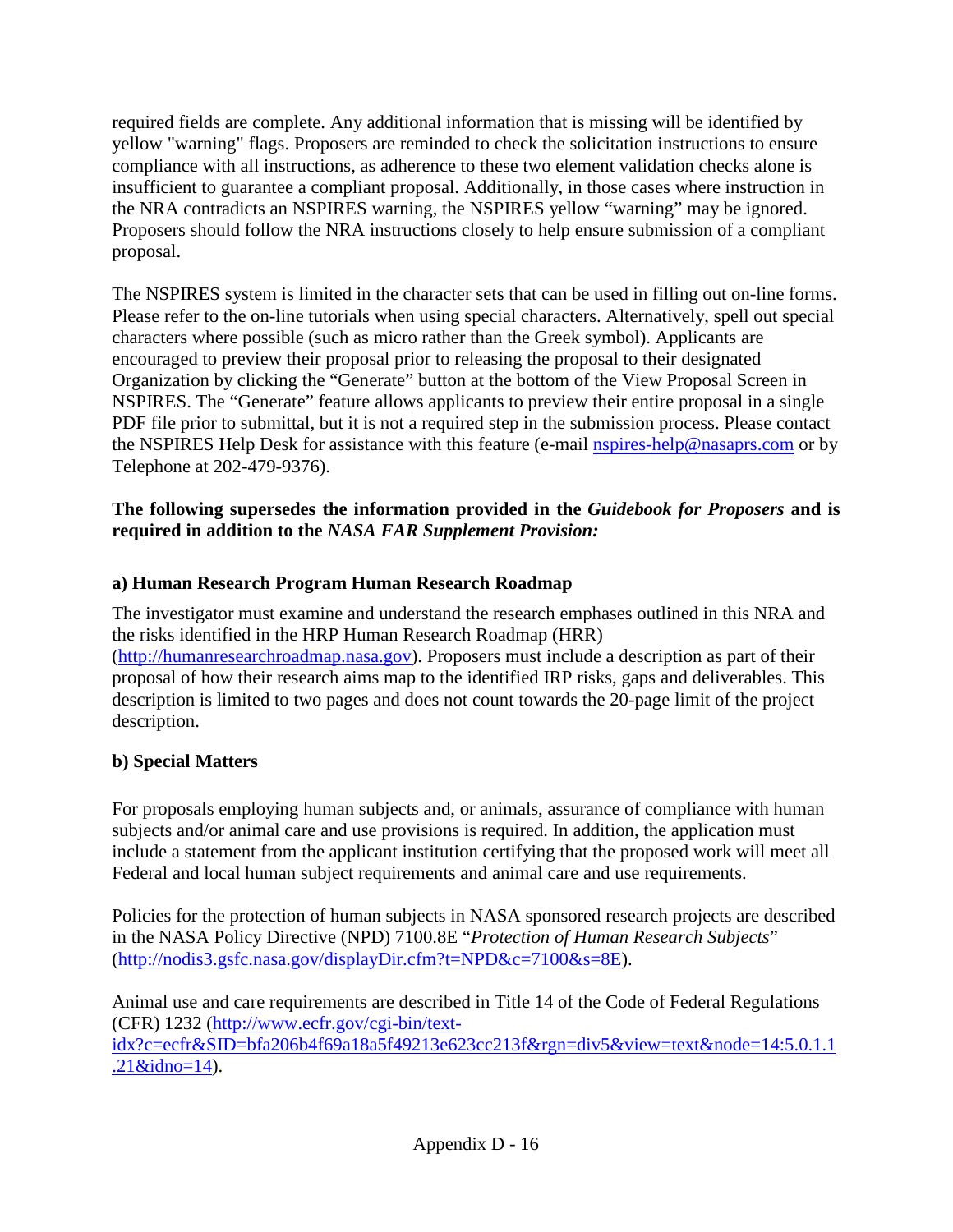NASA and the NSBRI utilize just-in-time practices for approval of the use of human subjects or animals. For proposals employing human subjects and/or animals, assurance of compliance with human subjects or animal care and use provisions is required within 90 days after notice of award. If the Institutional Review Board (IRB) or Institutional Animal Care and Use Committee (IACUC) certification is already approved at proposal submission, attach a copy of the certification as part of the proposal upload and select "approved" on the proposal cover page. Otherwise, select "pending."

After award, a statement must be provided from the Applicant institution which identifies the selected proposal by name and which certifies that the proposed work will meet all Federal and local requirements for human subjects or animal care and use. This includes relevant documentation of IRB approval or approval by the IACUC. NASA and NSBRI will require current IRB and IACUC certification prior to each year's award.

For delivery of any certifications received after the proposal due date, please contact Kevin Willison [\(kwillison@nasaprs.com;](mailto:kwillison@nasaprs.com) Telephone: 202-479-9030 x242) at NASA Research and Education Support Services (NRESS).

#### **c) Revised Proposals**

Investigators who are submitting a proposal in response to this NRA, and whose most recent submission that included similar specific aims to any NASA or NSBRI sponsored research announcement was not accepted, are required to submit an explanation of how the current proposal addresses criticisms from previous review cycles. This explanation shall be presented preceding the research description as part of the main proposal upload and is limited to two pages. This explanation should include changes to the current proposal as a result of peer review comments and, or explanation as to why prior peer review comments are not applicable to the current proposal.

These two pages are not considered part of the 20-page project description. Proposal reviewers will be provided with the evaluations of prior submissions. Proposers must respond to prior criticisms relevant to any portion of the new proposal under consideration. Proposers who have questions concerning their response to a prior review are encouraged to contact Kevin Willison [\(kwillison@nasaprs.com;](mailto:kwillison@nasaprs.com) Telephone: 202-479-9030 x242) at NRESS.

#### **d) Productivity of NASA- or NSBRI-Funded Research**

Proposers currently funded by or who have received funding within the last three (3) years from NASA or NSBRI must provide specifics to the productivity of the supported research including progress in experiments, completion of milestones and deliverables, research publications, and new findings. This explanation should be presented preceding the research description as part of the main proposal upload and is limited to two pages. These two pages are not considered part of the 20-page project description. Related impacts, if any, to the proposed research plan should be highlighted in the body of the project description. **Proposers that request continued support that do not include this productivity section will be returned to the submitter without panel review and will not be considered for funding.**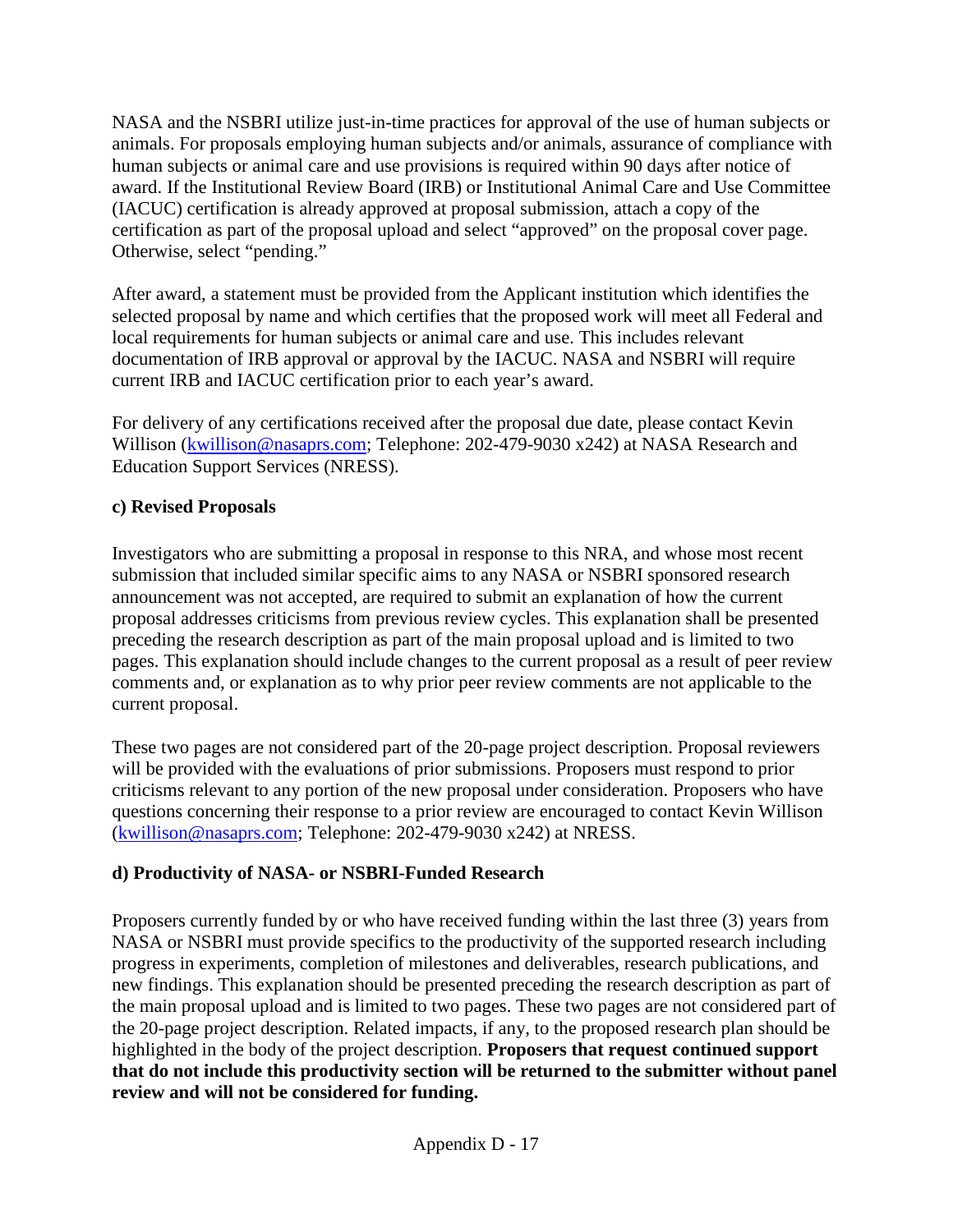#### **e) Reprints and Appendices**

Reprints and appendices, if any, do not count toward the project description page limit, and are to be included following all other sections of the proposal (**reviewers are not required to consider information presented in proposal appendices**).

# **E. Proposal Evaluation Process**

## **1. Proposal Intrinsic Scientific and Technical Merit**

To be responsive to this NRA, proposed studies should produce research product(s) that address the research emphases stated in this NRA, and lead to new knowledge within accepted scientific and technology standards.

All of the following criteria will be used in determining the merit score.

#### **Significance:**

Does this study address a research emphasis stated in this solicitation? Does the study test a significant hypothesis or produce data that would enable a significant hypothesis to be generated? If the study is non-hypothesis driven, are the data produced needed to understand or reduce the risk addressed by the research emphasis? If the task will produce a software model or tool, how will it serve to better quantify or mitigate a risk? If the aims of the application are achieved, how well will the product(s) address the research emphases? If the aims of the application are achieved, how will scientific knowledge or technology advance?

#### **Approach:**

Are the conceptual framework, design, methods, and analyses adequately developed, well integrated, and appropriate to the aims of the project? Is the proposed approach likely to yield the desired results? Does the applicant acknowledge potential problem areas and consider alternative tactics? Is the proposed study conducive to teaming to maximize the scientific return within the limitations presented by this opportunity?

#### **Risk Mitigation:**

For a study quantifying risks to crew health or performance; does the study adequately improve the understanding of the adverse consequences, the probability of its occurrence, or the timeframe in which the risk must be addressed? For a study developing countermeasures, will the proposed countermeasure reduce a risk to crew health or performance, reduce the impact of the risk or reduce the resources required to mitigate it? For a study developing technology, will the research product reduce the risk to crew health or performance, reduce its impact or better define it and is the technology feasible within the confines of the operational environment?

#### **Investigators:**

Are the investigators appropriately trained and well suited to carry out this work? Is the work proposed appropriate to the experience level of the principal investigator and any co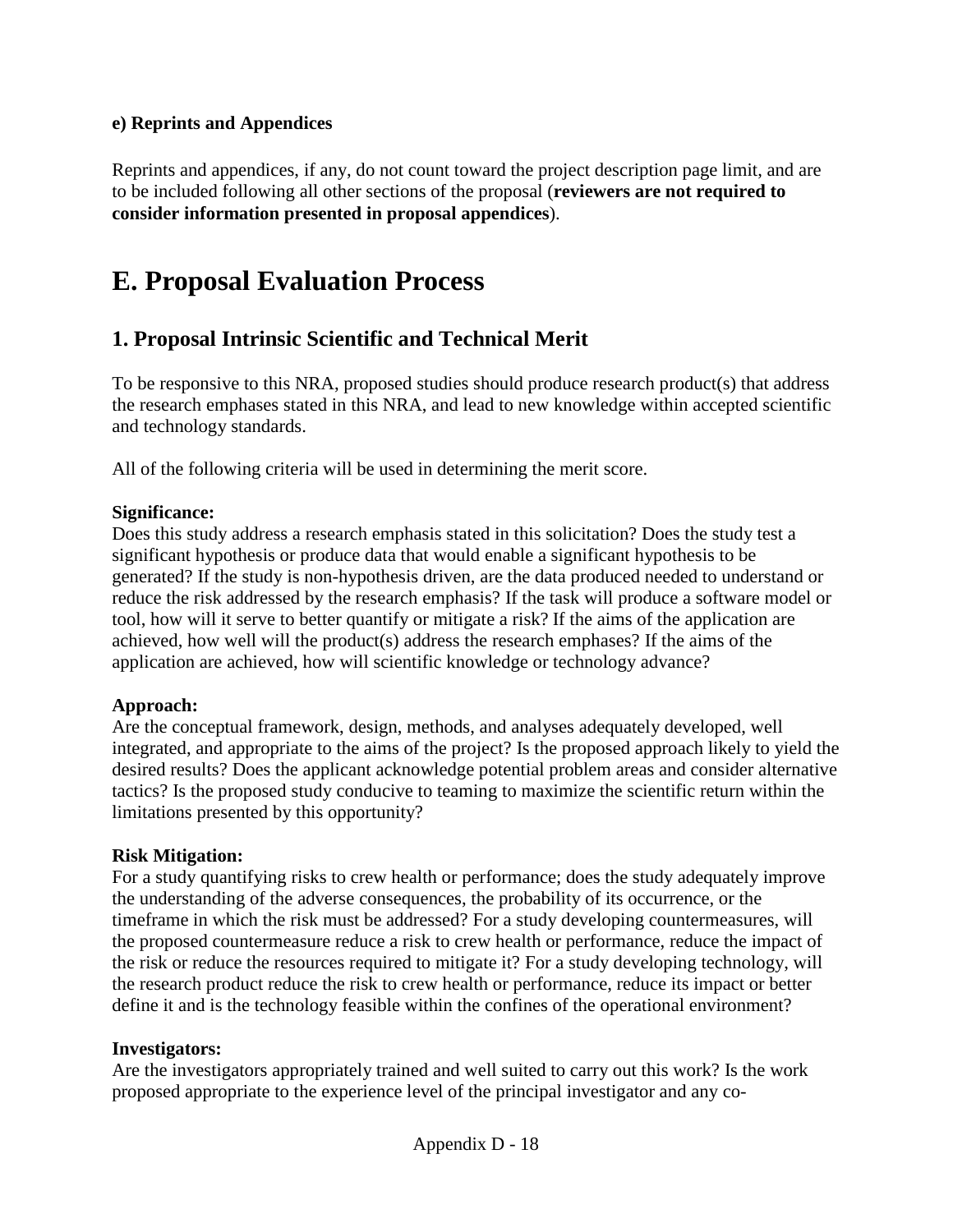investigators? Is the evidence of the investigators' productivity satisfactory?

#### **Environment:**

Does the scientific environment in which the work will be performed contribute to the probability of success? Do the proposed experiments take advantage of unique features of the scientific environment or employ useful collaborative arrangements? Is there evidence of institutional support?

## **2. Proposal Review and Selection Processes**

## **a. Compliance Matrix**

All proposals must comply with the general requirements of the NRA as described in this solicitation, the *Guidebook for Proposers*, and the *NASA FAR Supplement Provision*. Upon receipt, proposals will be reviewed for compliance with these requirements including:

- 1) Proposals will not be accepted after the due dates and times listed in this announcement except for as provided in the *NASA FAR Supplement Provision*.
- 2) The proposal must be no more than five (5) pages in length.
- 3) Submission of appropriate IRB or IACUC certification for all proposals using human or animal test Subjects in accordance with the Special Matters requirements listed in Section D.3.b.
- 4) Submission of an appropriate and justified budget for a funding period not exceeding that described in the NRA.
- 5) Investigators who are submitting a proposal in response to this solicitation, and whose most recent submission to any NASA or NSBRI supported NRA within the last three years was not accepted, are required to submit an explanation of how the current proposal addresses criticisms from previous review cycles. This explanation should be presented in a separate form of no more than two pages. Related changes to the research plan should be highlighted in the body of the project description as described in Section D.3.c.
- 6) A description of how the research aims map to the identified IRP risks and gaps as described in Section D.3.a.
- 7) A description that provides specifics to the productivity of the previously supported research including progress in experiments and research publications and new findings as described in Section D.4.d.
- 8) Submission of all other appropriate information as required by this NRA.

*Note: At NASA's discretion, non-compliant proposals may be withdrawn from the review process and declined without further review.* Compliant proposals submitted in response to this NRA will undergo an intrinsic scientific or technical merit peer review. Only those proposals most highly rated in the merit peer review process will undergo additional reviews for program balance and cost.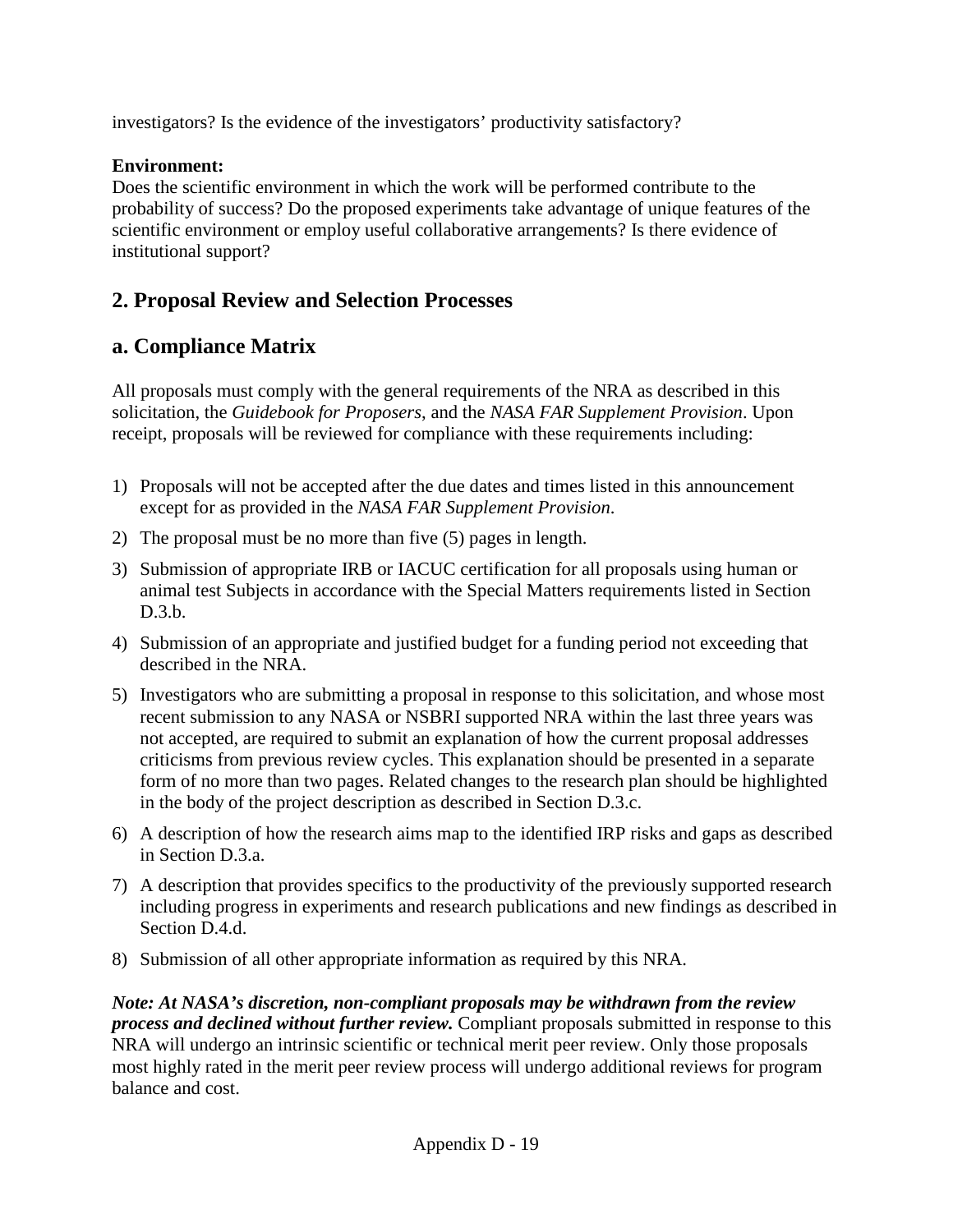## **b. Scientific and Programmatic Reviews**

The overall evaluation process for proposals submitted in response to this NRA will include a First Tier Merit Review and a Second Tier Program Alignment Review. The **First Tier Review** will be a merit peer review by a panel of scientific or technical subject matter experts. The number and diversity of experts required will be determined by the response to this NRA and by the variety of disciplines represented in the proposals relevant to the research emphases described in this NRA. The merit review panel will assign *a score from 0-100, or assign a Not Recommended for Further Consideration (NRFC)* based upon the intrinsic scientific or technical merit of the proposal. The final score or NRFC designation will reflect the consensus of the peer review panel. After the merit review is complete the panel will be asked to include in their critique of each proposal any comments they may have concerning the proposal's budget. Proposals that are highly rated in the merit review process will undergo a second tier review for program alignment.

For NASA, the **Second Tier Review** will evaluate the programmatic balance, feasibility and cost of proposals passing the first tier review. This review will be conducted by the HRP Chief Scientist, the HRP Element Scientists and HRP Element Managers. All applications will be reviewed with respect to:

- How relevant is the proposed work to the HRP Goals and Objectives? Is there clear added value of the proposed project to the HRP Integrated Research Plan? Does inclusion of the proposed work enhance the balance of the research portfolio?
- Does the proposed work clearly address a specific Gap in the HRP Integrated Research Plan? Is there unequivocal value of the project to the HRP?
- Does the plan have a high likelihood of progress and end-user adoption that will fill the HRP IRP Gap or make a major contribution to filling it?
- How does the value of the proposed work toward answering critical questions and achieving HRP Goals and Objectives compare to the cost?

Note that neither a high merit score alone nor a high relevance score alone will obligate NASA to select any proposal. NASA retains the option to select proposals outside of the traditional fundable range if, in its judgment, their weaknesses in either merit or relevance can be resolved or mitigated and if it is in the best interests of the Government to do so.

#### **c. Selection**

The information resulting from these two levels of review, as described above, will be used to prepare selection recommendations developed by the NASA HRP Chief Scientist and HRP Program Manager. Selection for funding will be made by the NASA HRP Program Manager or his designee.

In order to optimize resources, NASA and the NSBRI pursue the intentional formation of investigator partnerships between individual investigators whose experiments will leverage resources by addressing different facets of the same questions. NASA anticipates that such intentional teaming arrangements will result in better utilization of available resources to resolve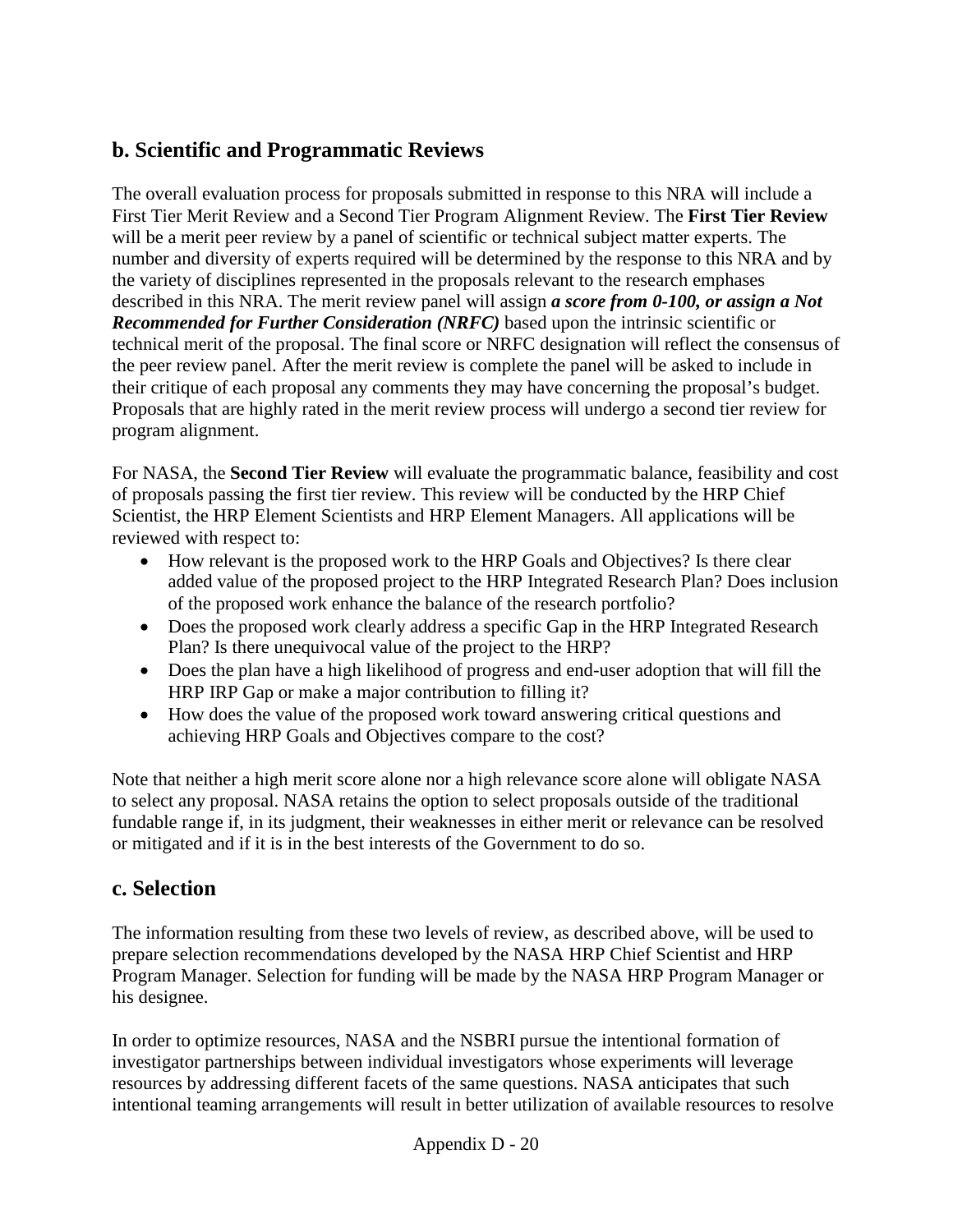specific critical questions. NASA and the NSBRI strongly encourage investigators submitting applications in response to this NRA to consider identifying collaborations between individual investigators as part of the development of their individual proposals and to identify this precoordination in their management plan. Additional information can be referenced in the NASA FAR Supplement. Finally, NASA and the NSBRI may integrate proposals if, in their judgments, the goals, objectives or products of the proposals are similar.

For some NASA research topics, NASA is considering utilizing individual research proposals to form a Virtual NASA Specialized Center of Research (VNSCOR) where NASA aligns a set of individual awards into an NSCOR like team project. Individual proposals may be selected to become elements of a VNSCOR. Elements of the VNSCOR will also join a working group organized by NASA on the specific research topic. VNSCORs will be composed of four to six individual research elements, each with its own specific aims.

Where appropriate for analog definition or flight definition studies, NASA reserves the right to form teams of investigators whose experiments have compatible requirements for human subjects, specimens, operations, data, and treatment and sharing of biological samples. A selected investigator who becomes a member of a research team will be required to work with other team members to develop an integrated set of objectives that can be met within fiscal and analog or flight resource constraints. Development of this integrated approach may result in modification, transfer, addition or deletion of some objectives put forth in an individual proposal. Specifics associated with the definition period will be addressed with the investigator at the time of selection.

Additionally, proposals submitted in response to this solicitation found to have strong programmatic relevance and scientific merit that cannot be funded due to limited resources may be forwarded to partner programs or agencies for consideration. NASA reserves the right to select proposals submitted to the NSBRI that the NSBRI does not select; such a selection will result in the award of an NASA grant that will not be assigned to one of the seven NSBRI discipline teams. Similarly, NSBRI reserves the right to select proposals submitted to the NASA that the NASA does not select; such a selection will result in the award of an NSBRI grant and placement on one of the seven NSBRI discipline teams. In these instances, the PI will be given the opportunity to accept or decline the offer.

# **d. Ombudsman**

A NASA ombudsman has been appointed to hear and facilitate the resolution of concerns from proposers during the pre-award and post-award phases of this solicitation. When requested, the ombudsman will maintain strict confidentiality as to the source of the concern. The existence of the ombudsman is not to diminish the authority of the selecting official. Further, the ombudsman does not participate in the evaluation of the proposals, source selection process, or the adjudication of formal disputes. Therefore, before consulting with an ombudsman, interested parties must first address their concerns, issues, disagreements, and/or recommendations to the contracting officer for resolution.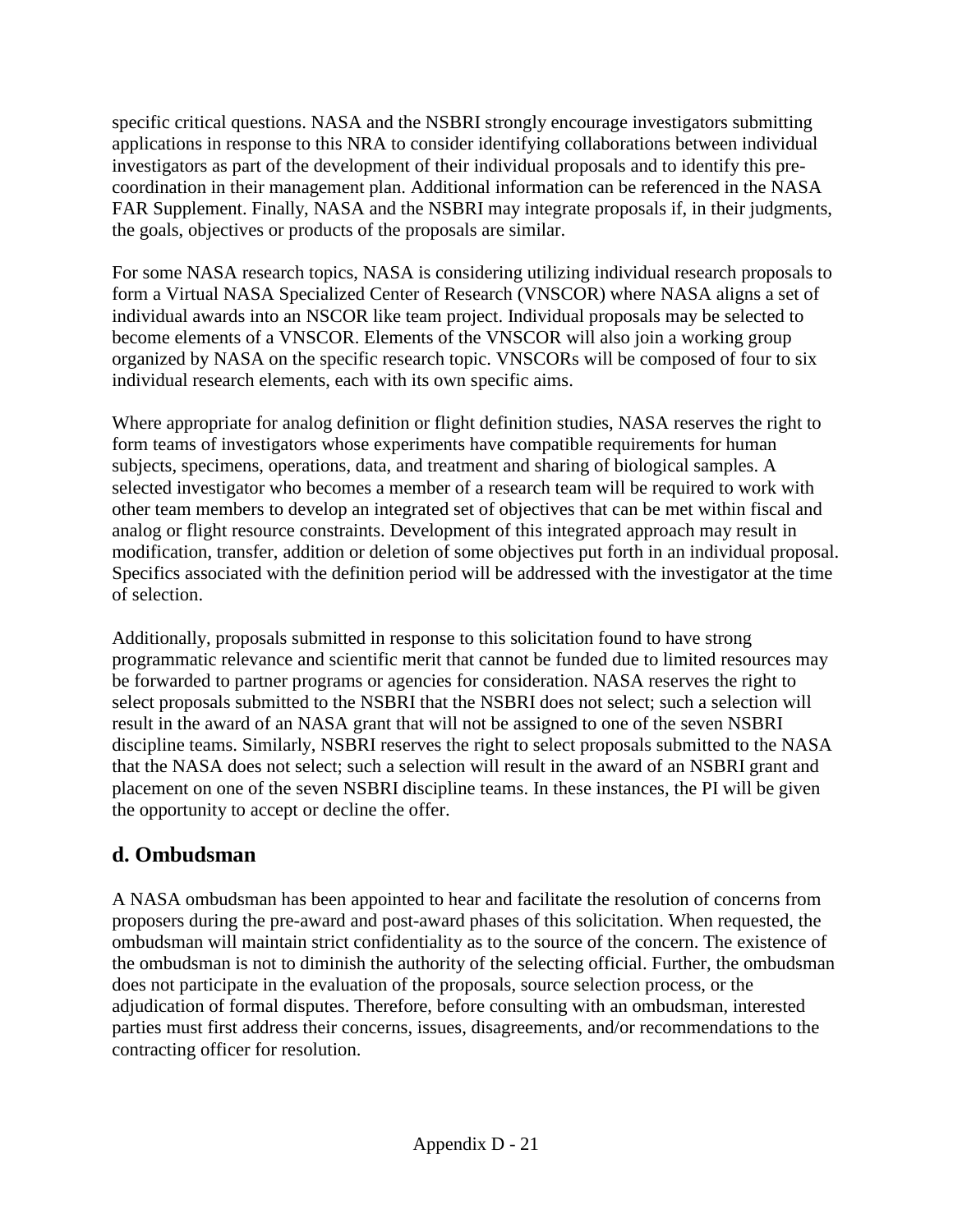If resolution cannot be made by the contracting officer, interested parties may contact the installation ombudsman, Perri Fox, 2101 NASA Parkway, Houston, TX, 77058, 281-483-3157, E-mail [perri.e.fox@nasa.gov.](mailto:perri.e.fox@nasa.gov) Concerns, issues, disagreements, and recommendations which cannot be resolved a the installation level may be referred to the NASA ombudsman, Ron Poussard, Director of the Contract Management Division, at 202-358-0445, fax 202-358-3083, E-mail [agency-procurementombudsman@nasa.gov.](mailto:agency-procurementombudsman@nasa.gov) Please do not contact the ombudsman to request copies of the solicitation, verify due date, or clarify technical requirements. Such inquiries shall be directed to the contacting officer as specified in Section H of this document.

# **F. Award Administration Information**

# **1. Award Notices**

At the end of the selection process, each Step-2 proposing organization will be notified of its selection or non-selection status. NASA will provide debriefings to those investigators who request one. Selection notification will be made by a letter signed by the designated NASA selecting official. The selection letters are not an authorization to begin performance. The selected organization's business office will be contacted by a NASA Grant Officer to negotiate an award. Any costs incurred by the investigator in anticipation of an award are at their own risk until contacted by NASA. The NASA Shared Services Center (NSSC) as appropriate, will determine the type of award instrument, request further business data, and negotiate the resultant action. NASA Grant Officers are the only personnel with the authority to award NASA grants and obligate government funds. NASA reserves the right to offer selection of only a portion of a proposal. In these instances, the PI will be given the opportunity to accept or decline the offer. Additional information can be referenced in the NASA FAR Supplement Provision.

## **2. Administrative and National Policy Requirements**

All grant awards are subject to the NASA Grant and Cooperative Agreement Handbook. This handbook consists of four sections that prescribe the policies and procedures relating to the award and administration of NASA grants. Section A provides the text of provisions and special conditions and addresses NASA's authority, definitions, applicability, amendments, publications, deviations, pre-award requirements and post-award requirements currently covered by 14 CFR Part 1260. Section B relates to grants with institutions of higher education, hospitals, and other nonprofit organizations. Sections A and B, with the special considerations in subpart 1260.4(b), apply to awards with commercial firms that do not involve cost sharing. Section C adopts the administrative requirements of OMB Circular No. A-102 and relates to administrative requirements for grants to state and local governments. Section D relates to awards with commercial firms. The Handbook is located at [http://prod.nais.nasa.gov/pub/pub\\_library/grcover.htm.](http://prod.nais.nasa.gov/pub/pub_library/grcover.htm)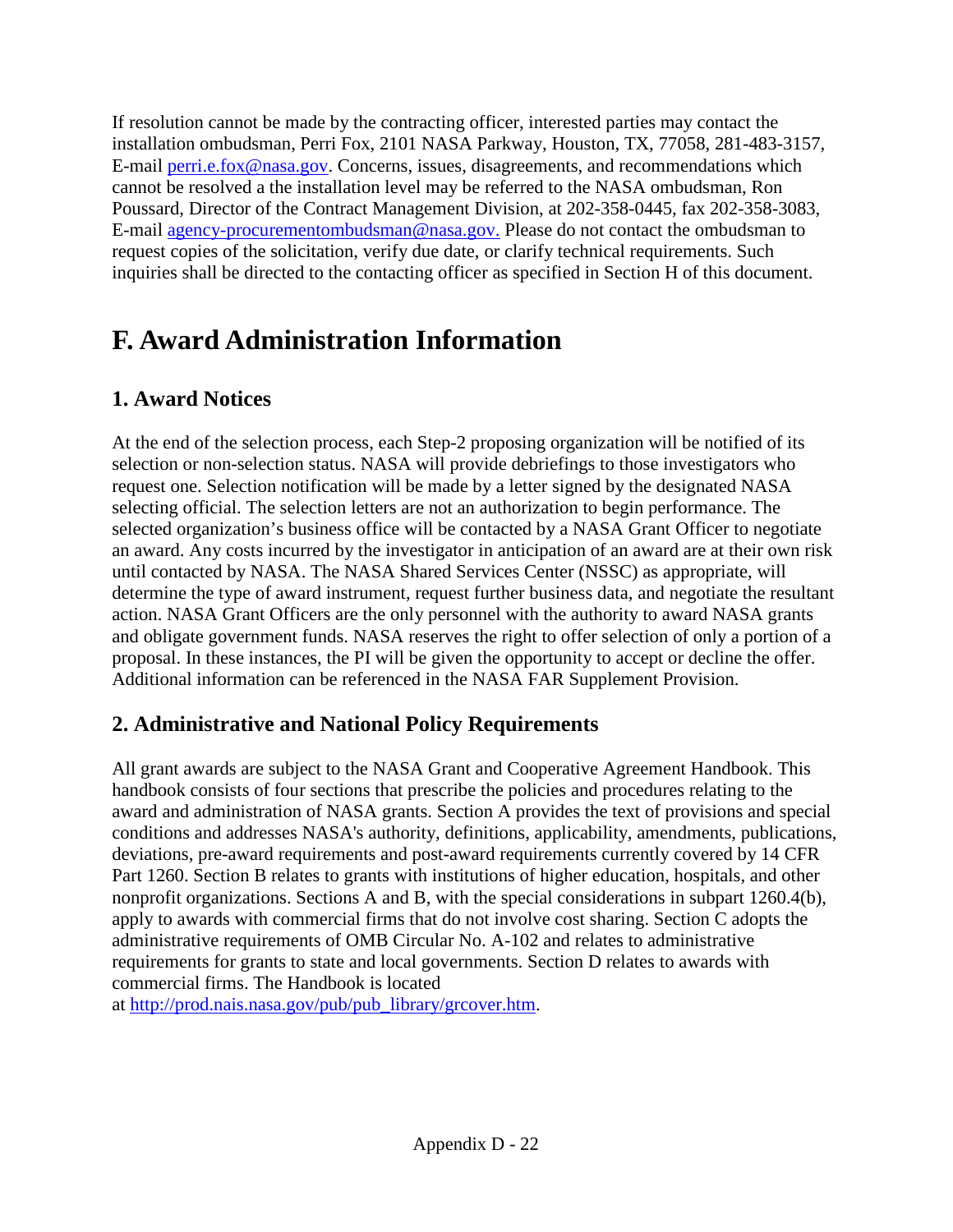## **3. Individual Researcher Reporting**

#### **a. Annual Reporting**

The PI shall provide an annual written report to NASA. This report is due 60 days prior to the anniversary of the start of funding. Receipt of the annual report is a prerequisite for continued funding installments. This information will be used to assess the degree of progress of the project. A component of this annual report will be used for the NASA Space Life & Physical Sciences Research & Applications Division Task Book

[\(https://taskbook.nasaprs.com/Publication/welcome.cfm\)](https://taskbook.nasaprs.com/Publication/welcome.cfm). The Task Book includes descriptions of all peer-reviewed activities funded by the Human Exploration and Operations Mission Directorate (HEOMD). The Task Book is an invaluable source of information for NASA biological and biomedical researchers as well as the external scientific and technical communities. This information will consist primarily of:

- an abstract;
- a bibliographic list of publications;
- invention disclosures;
- a statement of progress, including a comparison with the originally proposed work schedule;
- results of periodic data reviews

Additional reporting requirements may be added to ensure timely integration of the research or technology development into NASA.

## **b. Intellectual Property Reporting**

The PI's institution must report each invention disclosure or patent application resulting from the grant to NASA within 60 days of investigator disclosure at [https://ntr.ndc.nasa.gov.](https://ntr.ndc.nasa.gov/)

Submit either a hard copy of NASA Form 1679 to NASA Innovative Partnerships Office, Mail Code AF2, 2101 NASA Parkway, Houston, TX 77058 OR submit online at [https://ntr.ndc.nasa.gov.](https://ntr.ndc.nasa.gov/) In the field designating contract number, please cite NCC 9-58.

## **c. Final Report**

A final report must be provided to NASA at the end of the award funding period, including a detailed listing of all peer-reviewed publications. The final report is a requirement for eligibility for future NASA/NSBRI solicitations. The information in this report will consist primarily of:

- statement of the specific objectives;
- significance of the work;
- background:
- overall progress during the performance period;
- narrative discussion of technical approaches including problems encountered;
- accomplishments related to approach; and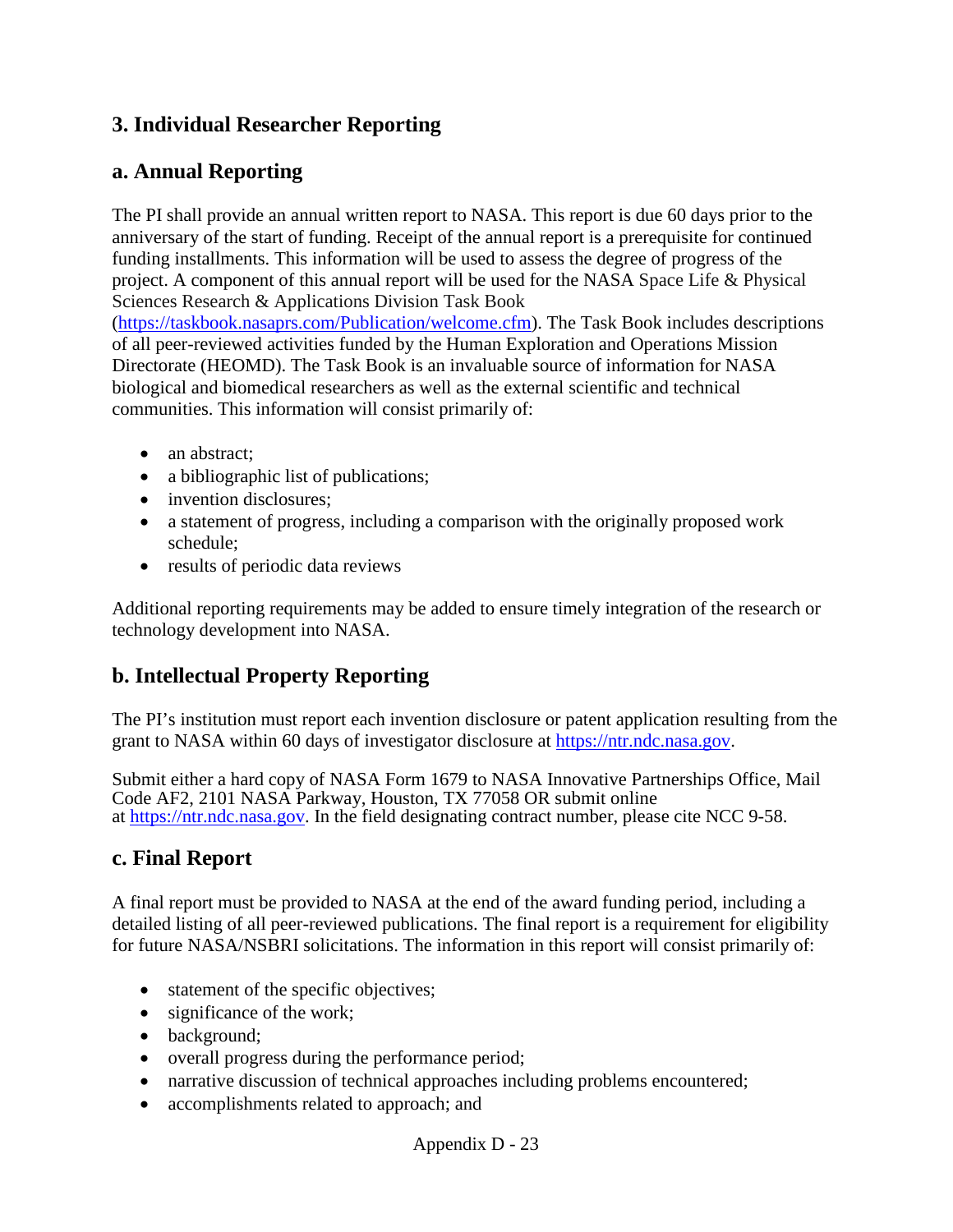• an appendix with bibliography, copies of all publications and reports, and intellectual property disclosures. Any publications or other public materials containing data are particularly important to include in this section.

# **d. Study Archive**

Ordinarily, NASA-funded research data and results are required to be archived in the NASA Life Sciences Data Archive (LSDA), the formal repository for HRP-funded research data [\(http://lsda.jsc.nasa.gov\)](http://lsda.jsc.nasa.gov/). Data archiving is an on-going activity from proposal selection through final archival of the completed study. All NRA grant or contract recipients will be contacted by an LSDA archivist to initiate the archival process. Investigators will be required to sign a Data Submission Agreement (DSA) detailing data products to be submitted to LSDA.

# **e. Publications**

All publications (including websites, presentations, or other electronic products) of any material based on or developed under NASA sponsored projects should conclude or begin with the following acknowledgement:

"This material is based upon work supported by the National Aeronautics and Space Administration under Grant/Contract/Agreement No. <xxxxxx>." Except for articles or papers published in peer-reviewed scientific, technical, or professional journals, the exposition of results from NASA supported research should also include the following disclaimer:

"Any opinions, findings, and conclusions or recommendations expressed in this article <or report, material, etc.> are those of the author(s) and do not necessarily reflect the views of the National Aeronautics and Space Administration."

As a courtesy, any releases of NASA photographic or illustrative data products should list NASA first on the credit line followed by the name of the PI institution, for example,

"Photograph <or illustration, figure, etc.> courtesy of NASA <or NASA Center managing the mission or program> and the <Principal Investigator institution>."

Please note that any research publications or presentations utilizing research data from Life Sciences Data Archive (LSDA) or crew medical data from Lifetime Surveillance of Astronaut Health (LSAH) must be submitted for review to ensure that no personally identifiable information data is included. In addition, recognition of either or both of these data sources must be included in the publication's or presentation's acknowledgments section if not otherwise included in the document.

HRP requires public disclosure of the results of its sponsored research within one year of the grant completion and, therefore, expects significant findings from supported research to be promptly submitted for peer reviewed publication with authorship(s) that accurately reflects the contributions of those involved. For all funded projects, HRP requests but does not require that scientific manuscripts prepared under HRP or NSBRI support be sent to the office of the HRP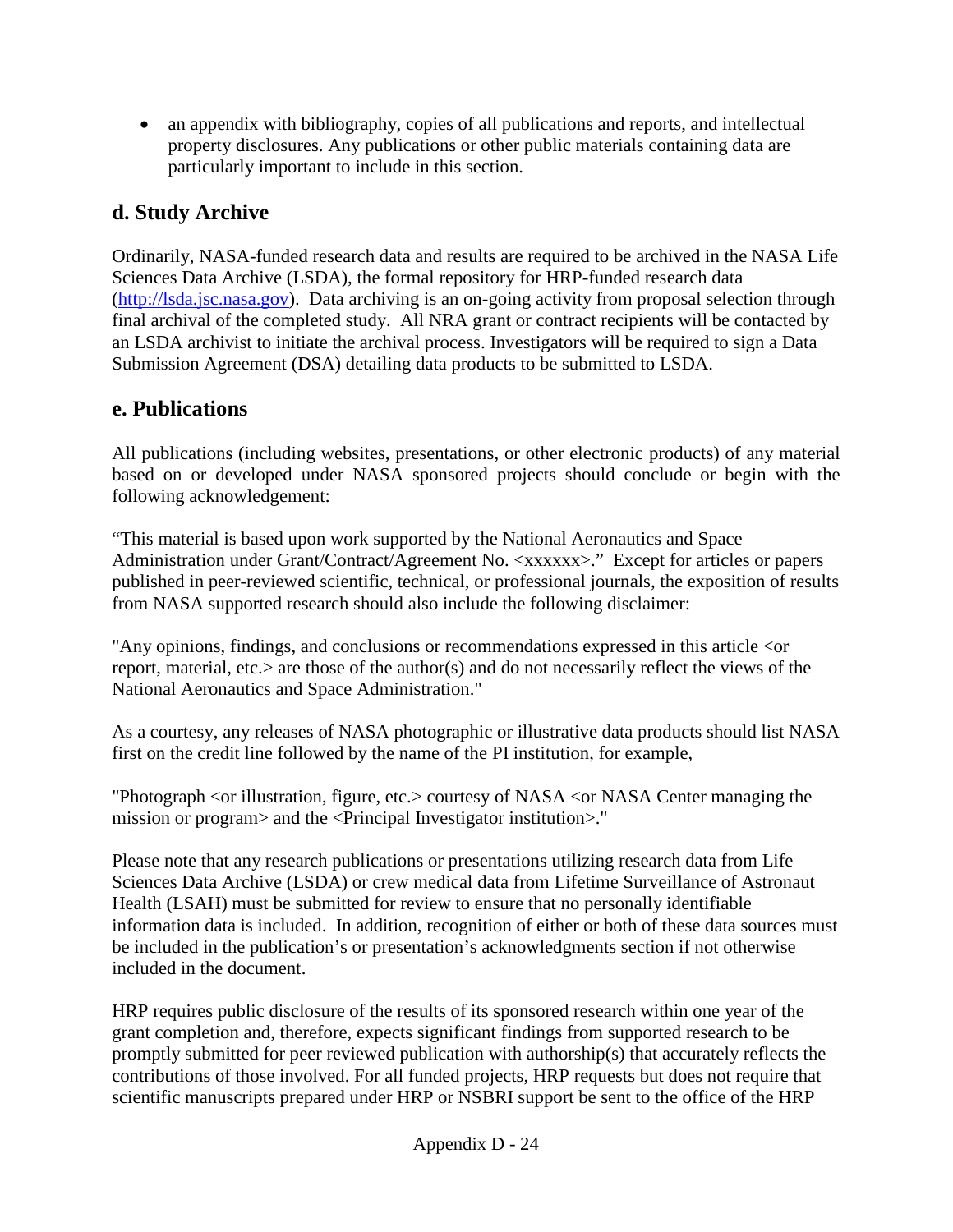Chief Scientist before submission for publication. This is to determine if there may be inadvertent release of identifiable crew information, to identify synergies between projects, and to track program status. It will not be used to otherwise control the content of such manuscripts. In addition, any published manuscript funded by HRP should be submitted to the HRP Chief Scientist or his designee within one month of publication.

# **4. Other Considerations**

#### **Optional Travel**

Annual NASA Human Research Program Investigators' Workshop Visits to NASA Lyndon B. Johnson Space Center Presentation at a professional society meeting

# **G. Submission Dates**

Solicitation Announcement Identifier: NRA NNJ13ZSA002N Proposal Response Period: July 30, 2013 – September 17, 2013 Proposals Due: September 17, 2013, 5 PM Eastern Time Estimated Step-2 Selection Announcement: January 2014

# **H. NASA Contacts**

Additional technical information for the NASA programs is available from:

John B. Charles, Ph.D. Chief, International Science Office Human Research Program NASA Johnson Space Center (Mail Code SA2) Houston, Texas 77058 Telephone: 281-483-7224 Fax: 281-483-6089 E-mail: [john.b.charles@nasa.gov](mailto:john.b.charles@nasa.gov)

JSC Procurement Point of Contact:

Dana Altmon-Cary Contracting Officer NASA Johnson Space Center (Mail Code BH4) Houston, Texas 77058 Telephone: 281-483-8228 Fax: 281-483-4066 Email: [dana.altmon-cary-1@nasa.gov](mailto:dana.altmon-cary-1@nasa.gov)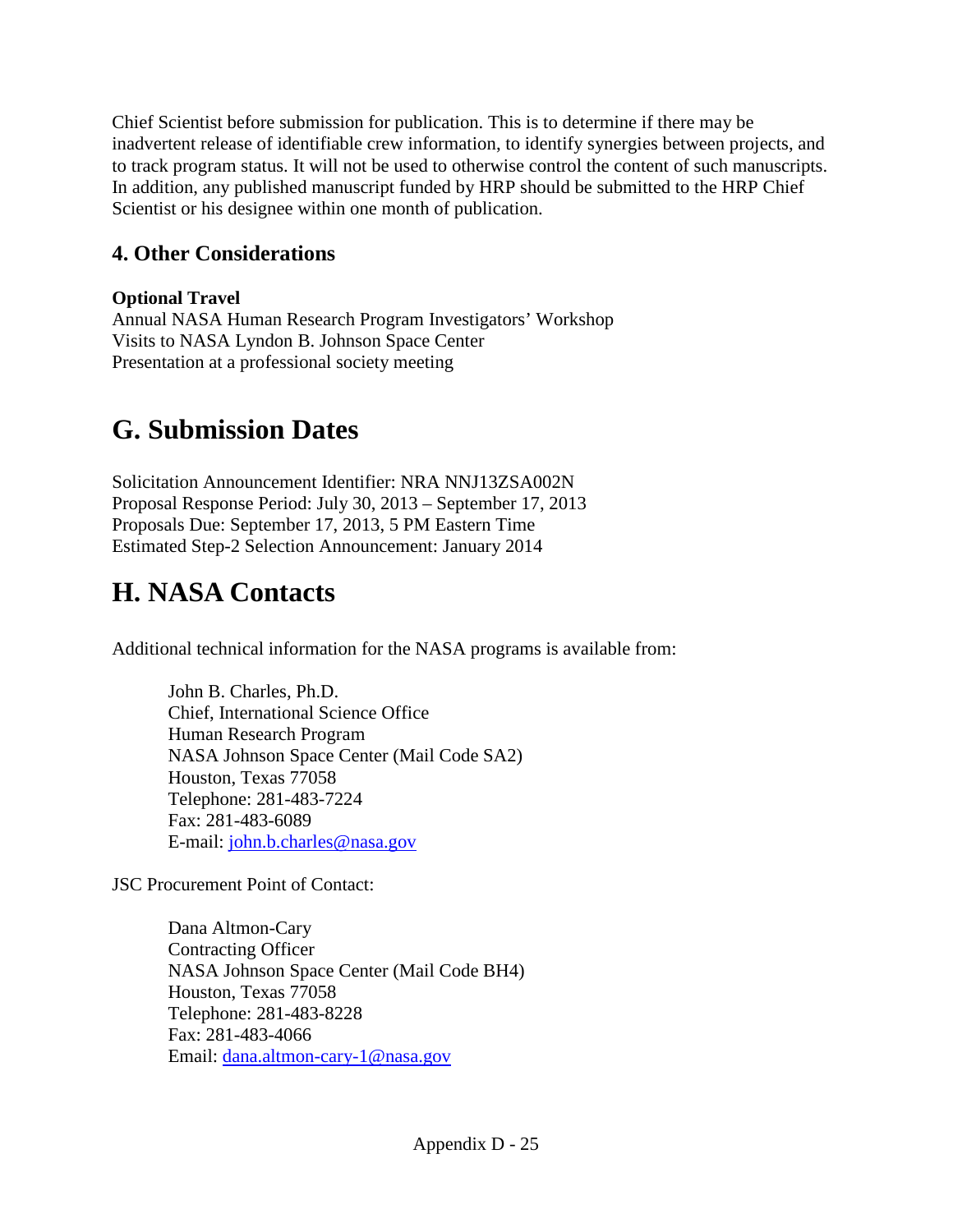Additional information on the proposal submission process is available from:

**NSPIRES** 

Telephone: 202-479-9376, Monday through Friday, 8 a.m. to 6 p.m. Eastern Time. Email: [nspires-help@nasaprs.com](mailto:nspires-help@nasaprs.com)

**Frequently Asked Questions:** Available through the Proposal Online Help site at [http://nspires.nasaprs.com/external/help.do.](http://nspires.nasaprs.com/external/help.do)

**Tutorials of NSPIRES:** Available at<http://nspires.nasaprs.com/tutorials/index.html>